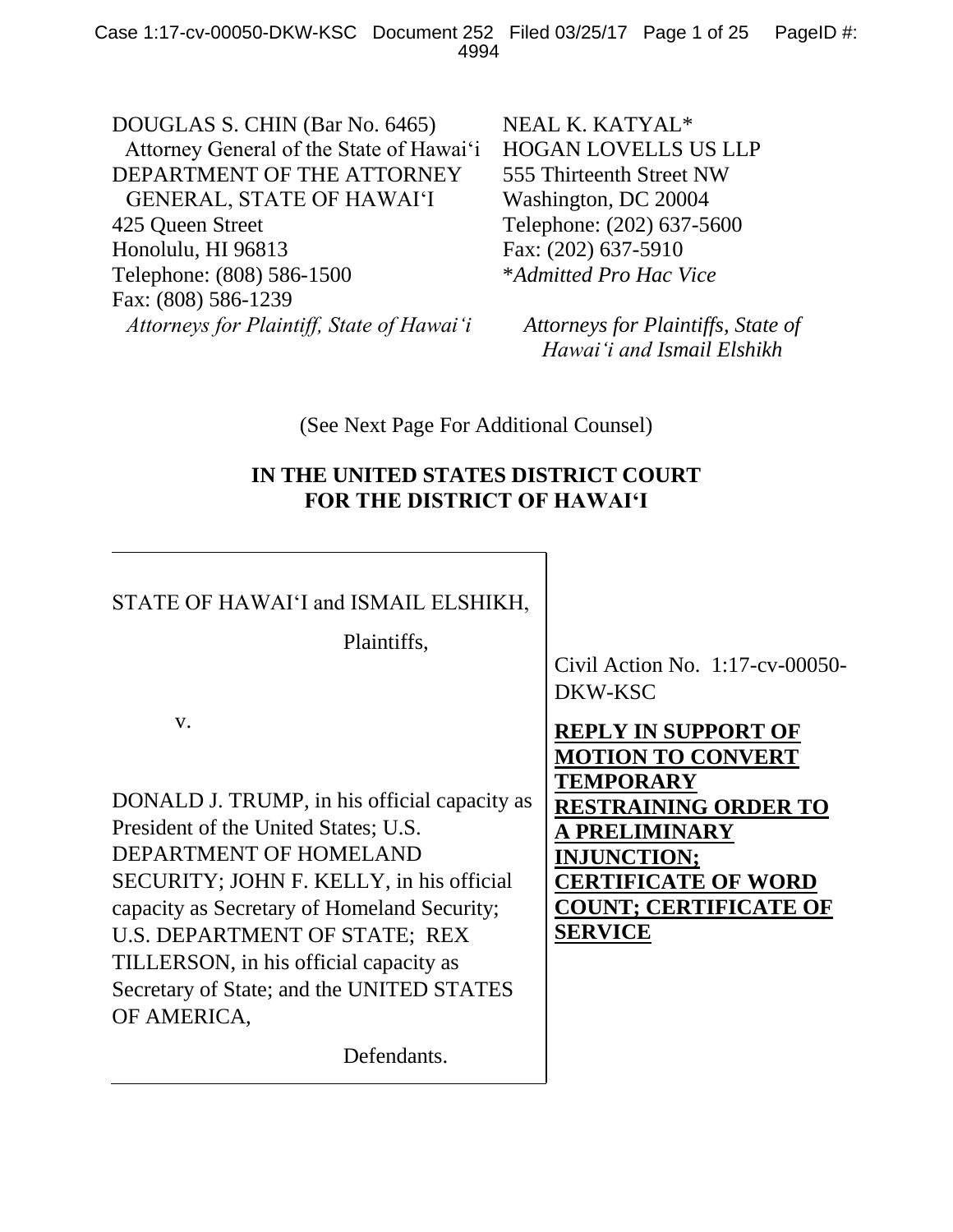## **ADDITIONAL COUNSEL**

CLYDE J. WADSWORTH (Bar No. 8495) Solicitor General of the State of Hawai'i DEIRDRE MARIE-IHA (Bar No. 7923) DONNA H. KALAMA (Bar No. 6051) KIMBERLY T. GUIDRY (Bar No. 7813) ROBERT T. NAKATSUJI (Bar No. 6743) Deputy Attorneys General DEPARTMENT OF THE ATTORNEY GENERAL, STATE OF HAWAI'I 425 Queen Street Honolulu, HI 96813 Telephone: (808) 586-1500 Fax: (808) 586-1239 Email: deirdre.marie-iha@hawaii.gov

*Attorneys for Plaintiff, State of Hawai'i*

COLLEEN ROH SINZDAK\* MITCHELL P. REICH\* ELIZABETH HAGERTY\* HOGAN LOVELLS US LLP 555 Thirteenth Street NW Washington, DC 20004 Telephone: (202) 637-5600 Fax: (202) 637-5910 Email: neal.katyal@hoganlovells.com

THOMAS P. SCHMIDT\* HOGAN LOVELLS US LLP 875 Third Avenue New York, NY 10022 Telephone: (212) 918-3000 Fax: (212) 918-3100

SARA SOLOW\* ALEXANDER B. BOWERMAN\* HOGAN LOVELLS US LLP 1835 Market St., 29th Floor Philadelphia, PA 19103 Telephone: (267) 675-4600 Fax: (267) 675-4601

*\*Admitted Pro Hac Vice*

*Attorneys for Plaintiffs, State of Hawai'i and Ismail Elshikh*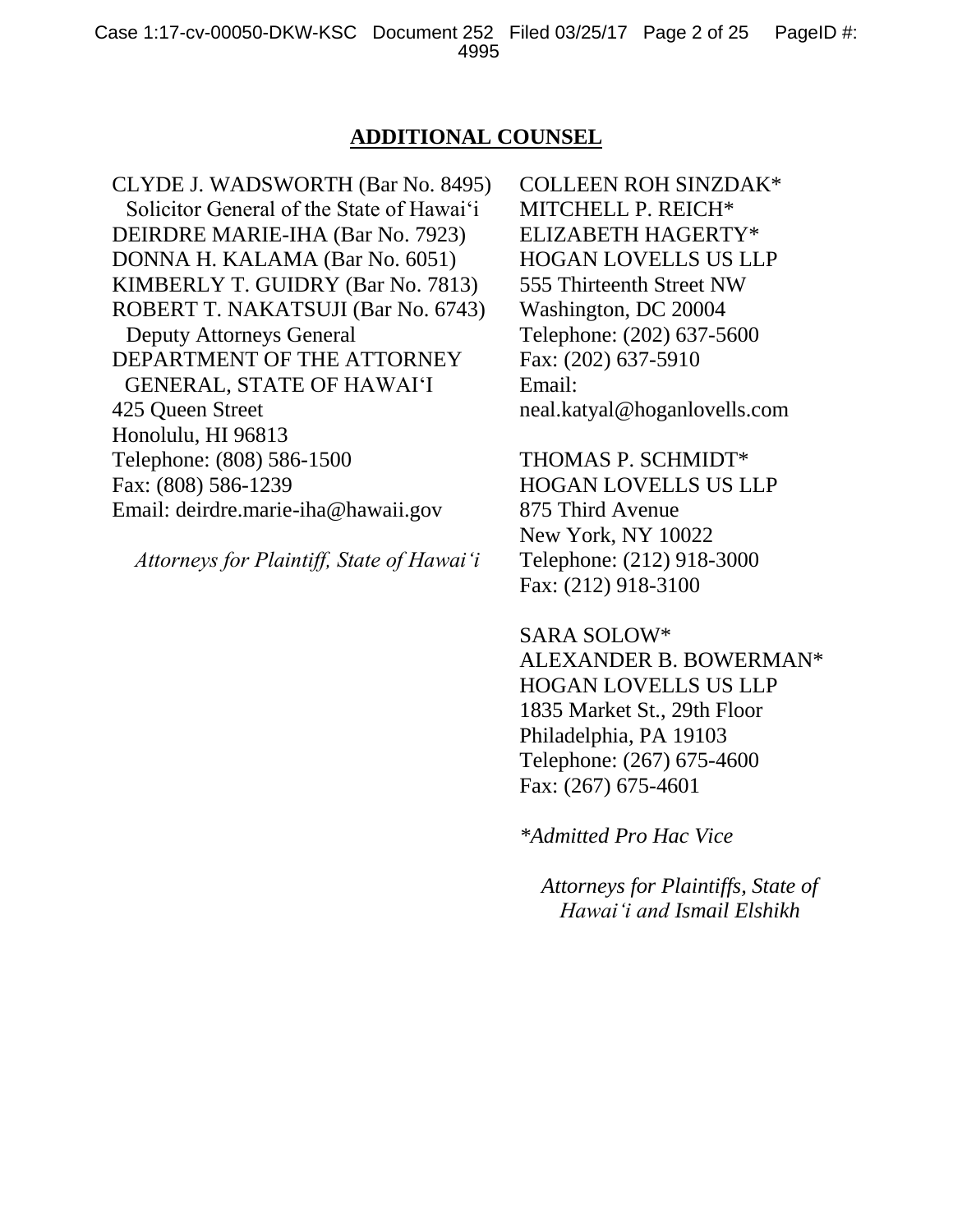# **TABLE OF CONTENTS**

# **Page(s)**

| I.        | This Court Has Already Made The Findings Necessary For A        |  |
|-----------|-----------------------------------------------------------------|--|
| II.       |                                                                 |  |
| A.        | Plaintiffs Have Standing To Challenge Sections 2 And 6 In Their |  |
| <b>B.</b> | The Merits Dictate That The Injunction Should Cover             |  |
| 1.        | The Establishment Clause violation requires                     |  |
| 2.        |                                                                 |  |
| 3.        |                                                                 |  |
|           |                                                                 |  |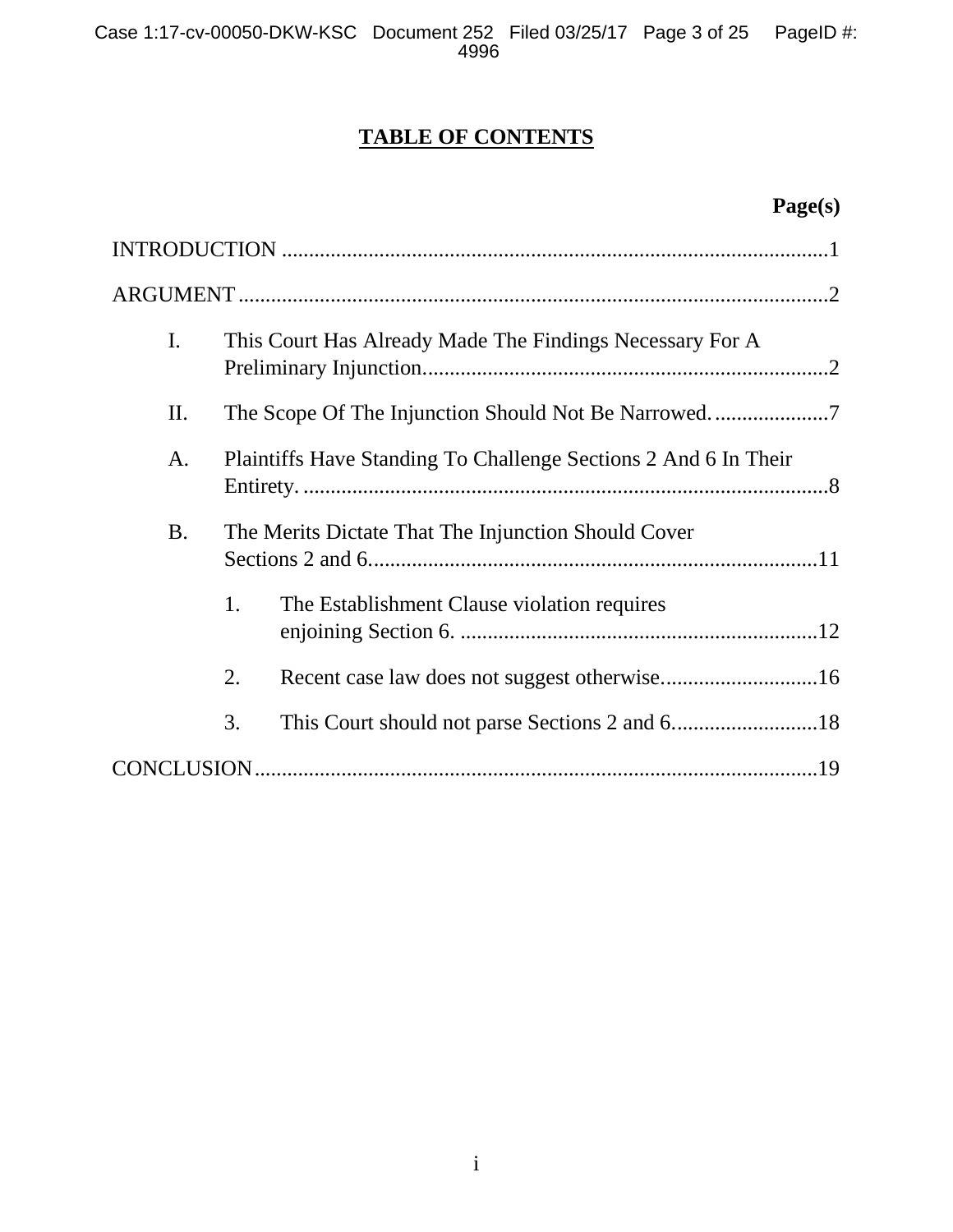## **TABLE OF AUTHORITIES**

**Page(s)**

## **Cases**

| In re Adelphia Commc'ns Corp., No. 02-41729,                                                                        |
|---------------------------------------------------------------------------------------------------------------------|
| Arch Ins. Co. v. Sierra Equip. Rental, Inc.,<br>No. CIV S-12-0617 KJM, 2012 WL 5897327 (E.D. Cal. Nov. 13,          |
| Aziz v. Trump,                                                                                                      |
| Catholic League for Religious & Civil Rights v. City & Cnty. of San<br>Francisco,                                   |
|                                                                                                                     |
| Church of Lukumi Babalu Aye, Inc. v. City of Hialeah,                                                               |
| Church of Scientology v. City of Clearwater,                                                                        |
| Czwewski v. Jevic Holding Corp.,                                                                                    |
| Elk Grove Unified School Dist. v. Newdow,                                                                           |
| Fla. Democratic Party v. Scott,<br>No. 4:16-cv-626, 2016 WL 6080225 (N.D. Fla. Oct. 12, 2016) 3                     |
| Granny Goose Foods, Inc. v. Bhd. of Teamsters & Auto Truck Drivers                                                  |
| G.G. ex rel. Grimm v. Gloucester Cnty. Sch. Bd.,<br>822 F.3d 709 (4th Cir.), remanded on other grounds, No. 16-273, |
| Hernandez v. CIR,                                                                                                   |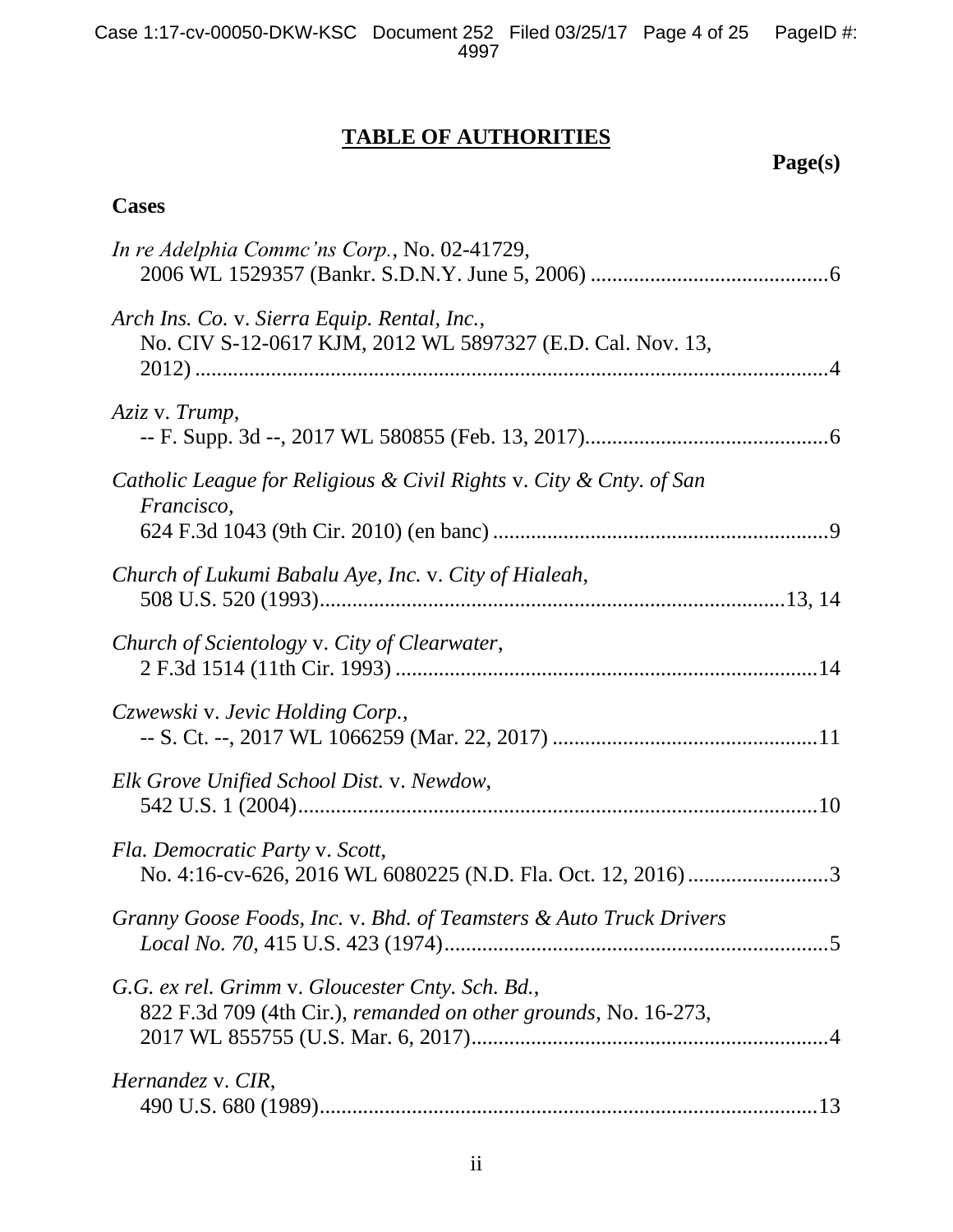| International Refugee Assistance Project v. Trump,                                                         |
|------------------------------------------------------------------------------------------------------------|
| LFP IP LLC v. Midway Venture LLC,                                                                          |
| Luxottica Grp. S.p.A. v. Light in the Box Ltd.,                                                            |
| Metro-Goldwyn-Mayer Studios, Inc. v. Grokster, Ltd.,                                                       |
| Preminger v. Peake,                                                                                        |
| <i>Productive People, LLC v. Ives Design,</i><br>No. CV-09-1080, 2009 WL 1749751 (D. Ariz. June 18, 2009)3 |
| Rostker v. Goldberg,                                                                                       |
| Sarsour v. Trump,                                                                                          |
| Service Employees International Union v. Roselli,                                                          |
| Ticketmaster L.L.C. v. RMG Techs., Inc.,                                                                   |
| Town of Greece, N.Y. v. Galloway,                                                                          |
| Washington v. Trump,                                                                                       |
| <b>Rules</b>                                                                                               |
|                                                                                                            |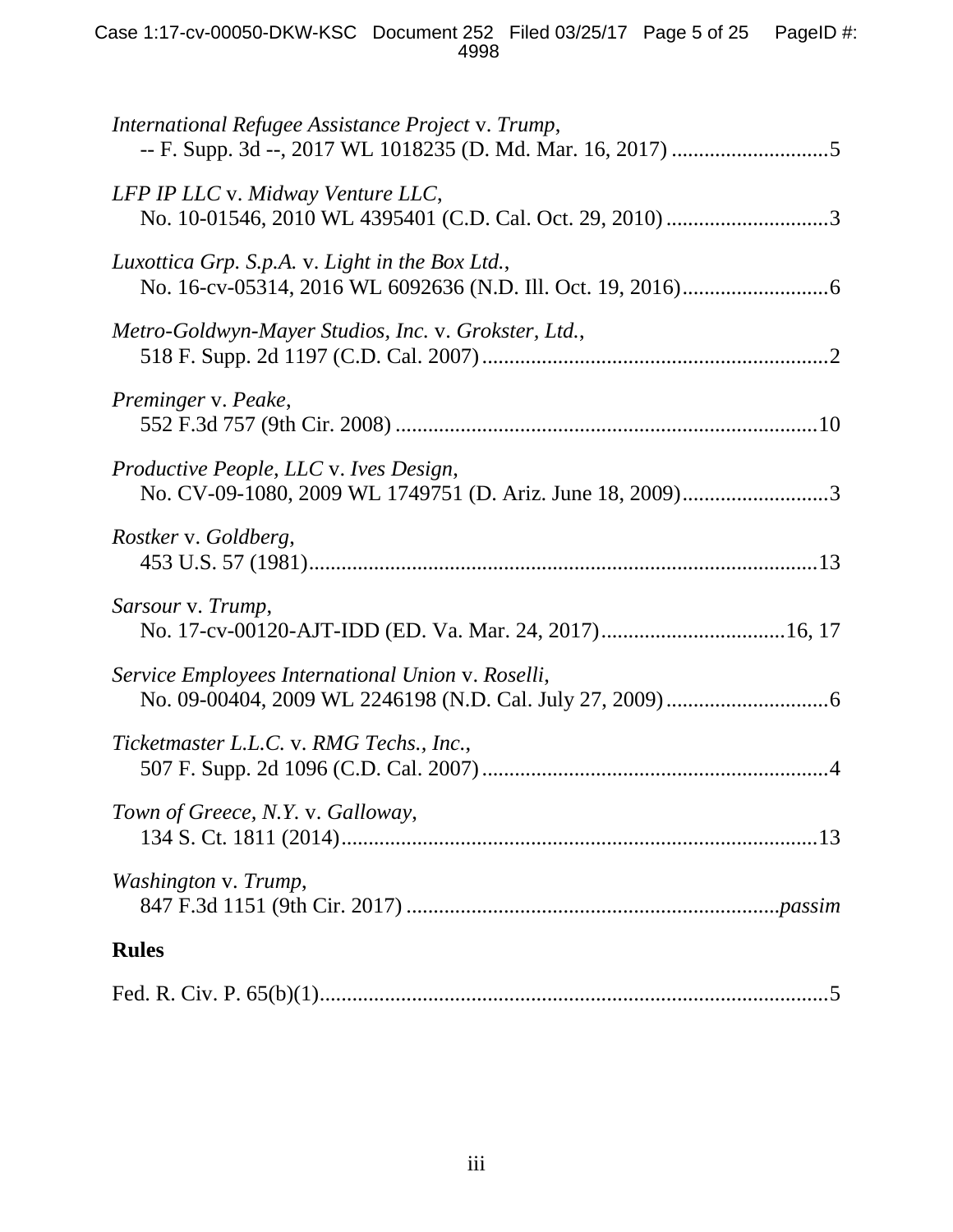#### **INTRODUCTION**

Ten days ago, the Court issued an order enjoining the President's second attempt, in a span of two months, to "suspend[] the entry of Muslims" to the United States. Op. 36. Defendants' primary tactic in opposing the present motion is to create the illusion that the Court's TRO should not be converted to a preliminary injunction because there is a "significant procedural and substantive" difference between a TRO and a preliminary injunction, and Plaintiffs are obliged "to offer additional, relevant evidence to support their request." Opp. 1.

Defendants are wrong; their brief distorts both Rule 65 and precedent. There is no significant procedural or substantive difference between a TRO and a preliminary injunction in a case like this one, where Plaintiffs submitted extensive facts and declarations (specifically, a 38-page complaint, 14 exhibits, and eight declarations); both parties submitted oversized briefs fleshing out their legal theories; and a lengthy hearing occurred before the TRO was issued. Nor have Defendants offered any new evidence or changed circumstances to undermine the integrity of the lengthy opinion finding the facts and making the legal conclusions necessary to issue emergency injunctive relief. They do not, for example, even begin to dispute the accuracy of the factual premise of this Court's opinion: the numerous statements by the President and his aides reflecting discriminatory intent. Nor can they deny that the Order bans refugees at a time when the major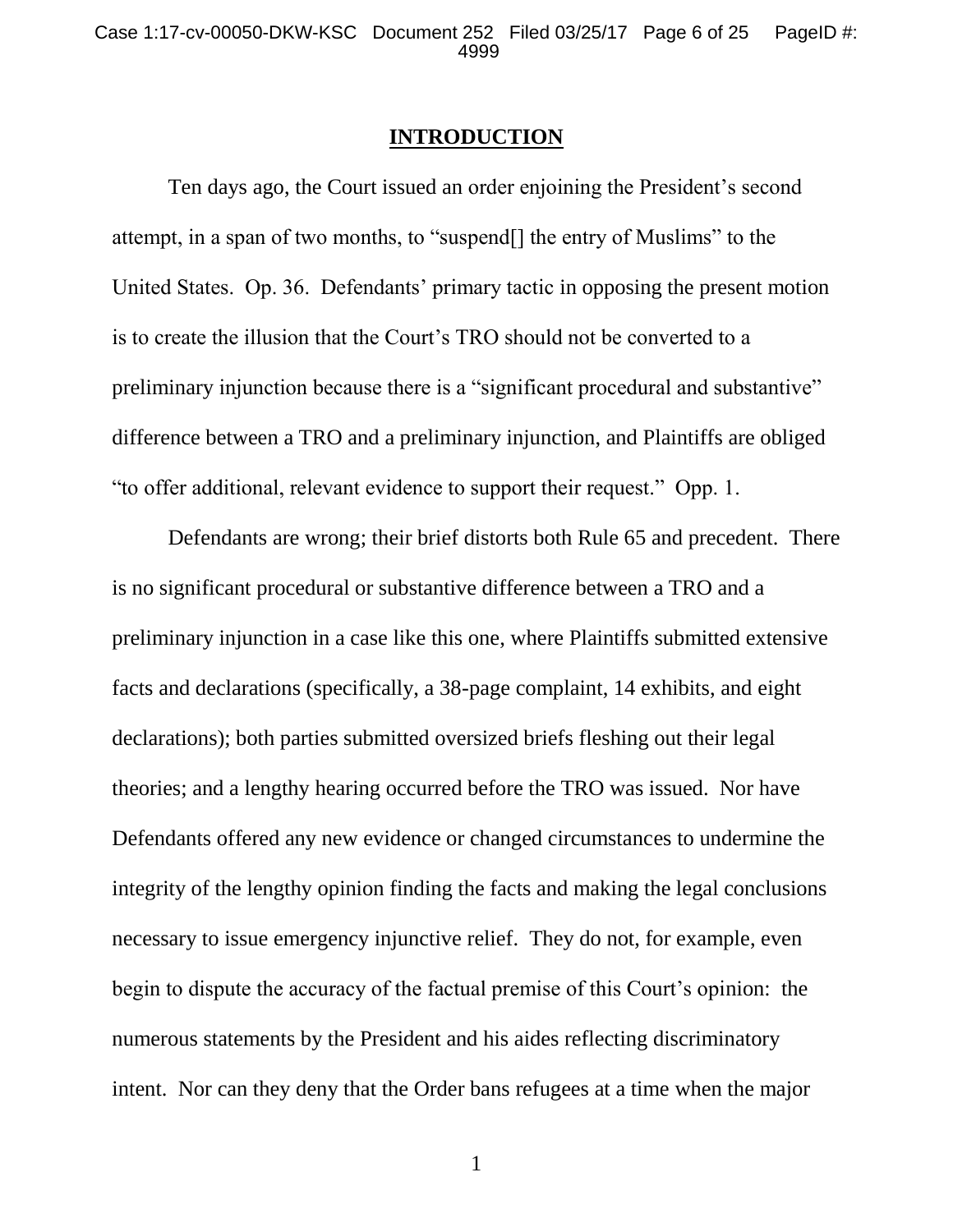#### Case 1:17-cv-00050-DKW-KSC Document 252 Filed 03/25/17 Page 7 of 25 PageID #: 5000

refugee crisis involves Muslim-majority countries. All Defendants have done here—as in their prior "clarification" motion—is present the same arguments that this Court already rejected.

For these reasons, Plaintiffs respectfully request that the Court issue a preliminary injunction without further proceedings. *See* Local Rule 7.2(d) (permitting court to decide any motion without a hearing). That would enable the parties to move toward the swift resolution of this dispute that all parties profess to seek. And after the repeated stops and starts of the last two months, it would ensure that the constitutional rights of the Plaintiffs, and of Muslim citizens throughout the United States, could be finally and fully vindicated.

## **ARGUMENT**

## **I. This Court Has Already Made The Findings Necessary For A Preliminary Injunction.**

This Court's detailed TRO opinion—issued after extensive merits briefing and an adversarial hearing lasting approximately 90 minutes—already made all of the findings necessary to grant a preliminary injunction. Mem. 9-14. Defendants do not attempt to argue otherwise or offer a single reason why any of those wellsupported findings was incorrect. They simply "incorporate by reference" the arguments they made in opposition to the TRO motion. Opp. 13. But the Court did not find those arguments persuasive last week, and they have not grown more so in the intervening days. Because the standards for issuing a TRO and a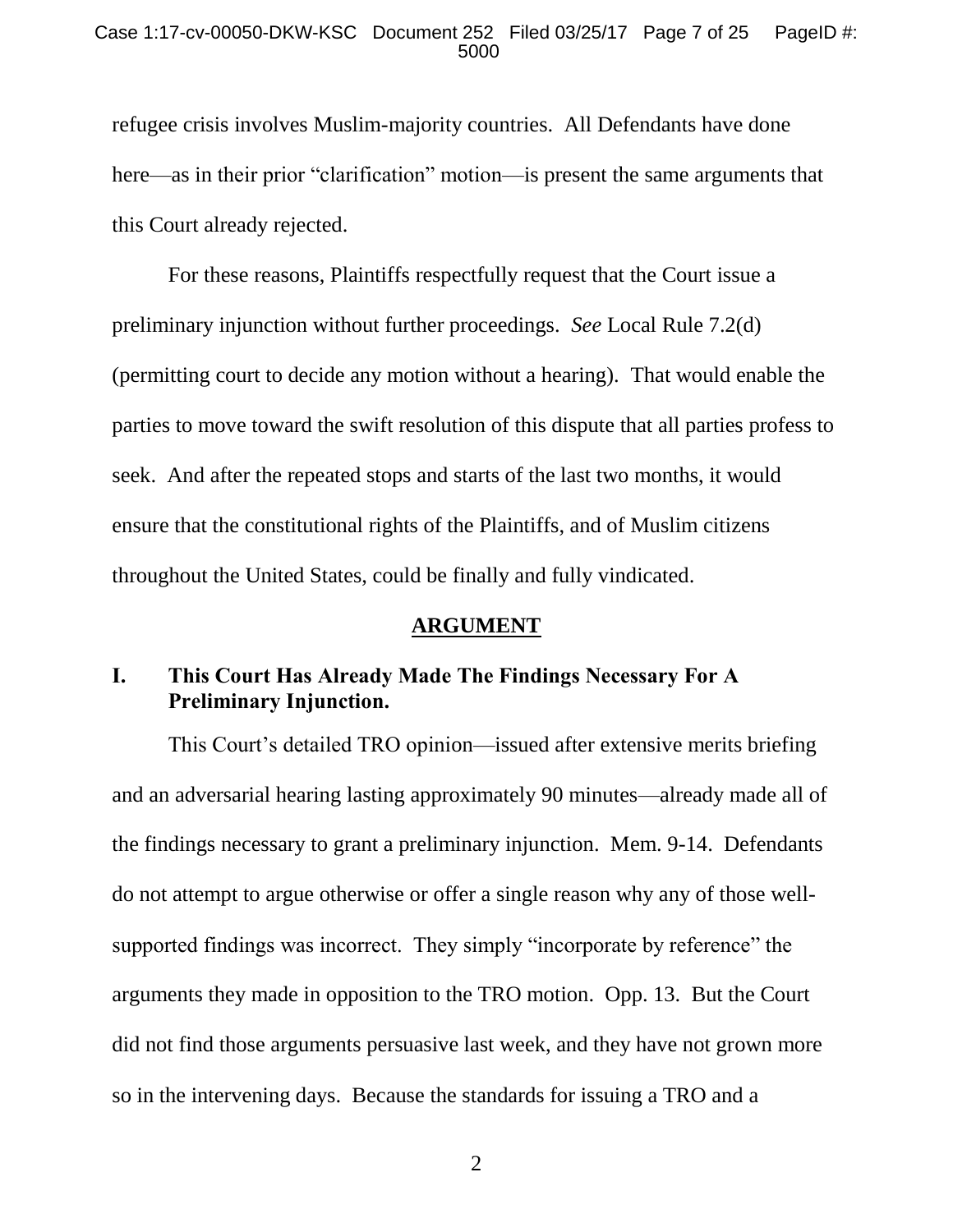#### Case 1:17-cv-00050-DKW-KSC Document 252 Filed 03/25/17 Page 8 of 25 PageID #: 5001

preliminary injunction are "substantially identical," Op. 27 (citing *Stuhlbarg Int'l Sales Co.* v. *John D. Brush & Co.*, 240 F.3d 832, 839 n.7 (9th Cir. 2001)), a preliminary injunction restraining Sections 2 and 6 is appropriate.

Defendants nonetheless suggest that Plaintiffs bear some *additional* "burden of proof," or must present "additional \* \* \* evidence," to support issuance of a preliminary injunction. Opp. 1, 9. That is just not true. Where the record has not changed in the interim, courts regularly convert TROs to preliminary injunctions without any additional showing by the plaintiff. *See, e.g.*, *LFP IP LLC* v. *Midway Venture LLC*, 2010 WL 4395401, at  $*2$  (C.D. Cal. Oct. 29, 2010) (converting TRO to preliminary injunction because "the Court has no reason to doubt its previous findings"); *Productive People, LLC* v. *Ives Design*, 2009 WL 1749751, at \*3 (D. Ariz. June 18, 2009) ("Because Defendants have given the Court no reason to alter the conclusions provided in its [Temporary Restraining] Order \* \* \* the Court will enter a preliminary injunction."); *Fla. Democratic Party* v. *Scott*, 2016 WL 6080225, at \*1 (N.D. Fla. Oct. 12, 2016) ("Nothing has changed since \* \* \* this Court issued the Temporary Restraining Order \* \* \* [a]nd for those same reasons, a preliminary injunction \* \* \* is appropriate."). There is certainly no requirement that Plaintiffs present new evidence at the preliminary injunction stage—although Plaintiffs have in fact done so, adding to the record (among other things) President Trump's admission that the revised Executive Order was merely "a watered-down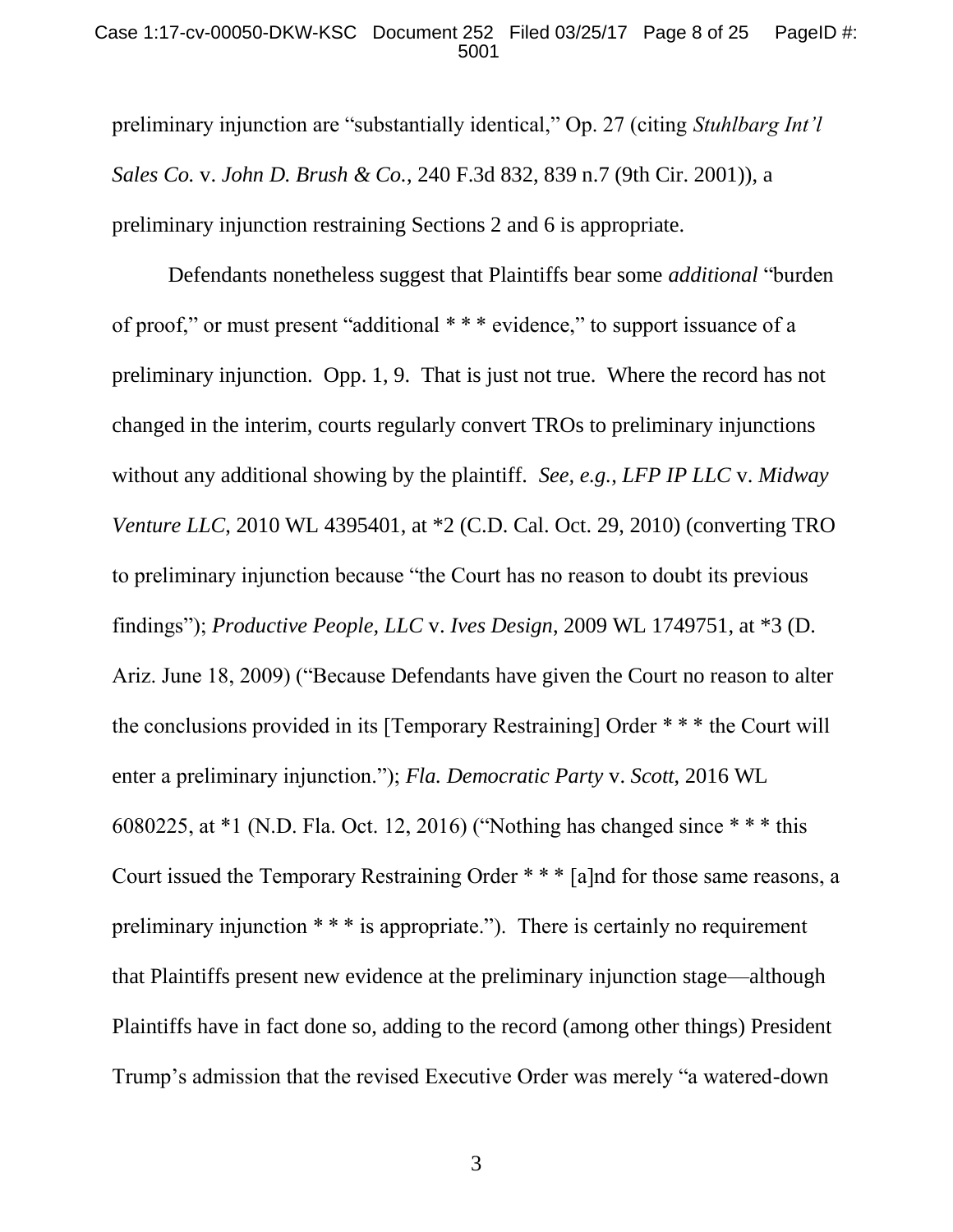version of the first" (Dkt. 239-1, at 7), an extraordinarily telling statement Defendants inexplicably wave away as a "fact<sup>[]</sup> on which th[e] Court should [not] rely," Opp. 21.

Courts routinely issue preliminary injunctions on the kinds of evidence Plaintiffs have submitted: publicly available documents, *see, e.g.*, *Ticketmaster L.L.C.* v. *RMG Techs., Inc.*, 507 F. Supp. 2d 1096, 1114–15 (C.D. Cal. 2007), and the "well-pleaded allegations of [Plaintiffs'] complaint and uncontroverted affidavits," *G.G. ex rel. Grimm* v. *Gloucester Cnty. Sch. Bd.*, 822 F.3d 709, 725–26 (4th Cir.), *remanded on other grounds*, No. 16-273, 2017 WL 855755 (U.S. Mar. 6, 2017). This is especially true where, as here, the defendants "have not provided any facts contradicting" the plaintiff's evidence. *Arch Ins. Co.* v. *Sierra Equip. Rental, Inc.*, No. CIV S-12-0617 KJM, 2012 WL 5897327, at \*5 (E.D. Cal. Nov. 13, 2012). Indeed, the Ninth Circuit relied on substantially the same evidence in upholding the injunction in *Washington* v. *Trump*, 847 F.3d 1151 (9th Cir. 2017), which it treated as a preliminary injunction. *Id.* at 1559.

Defendants claim (Opp. 9) that Rule 65(b) "contemplates" some additional proceedings between the TRO stage and the preliminary injunction. Remarkably, Defendants neglect to inform the Court that Rule 65(b) by its plain text*—*which Defendants excise from their quotation*—refers only to circumstances in which a TRO is issued "without written or oral notice to the adverse party*." Fed. R. Civ.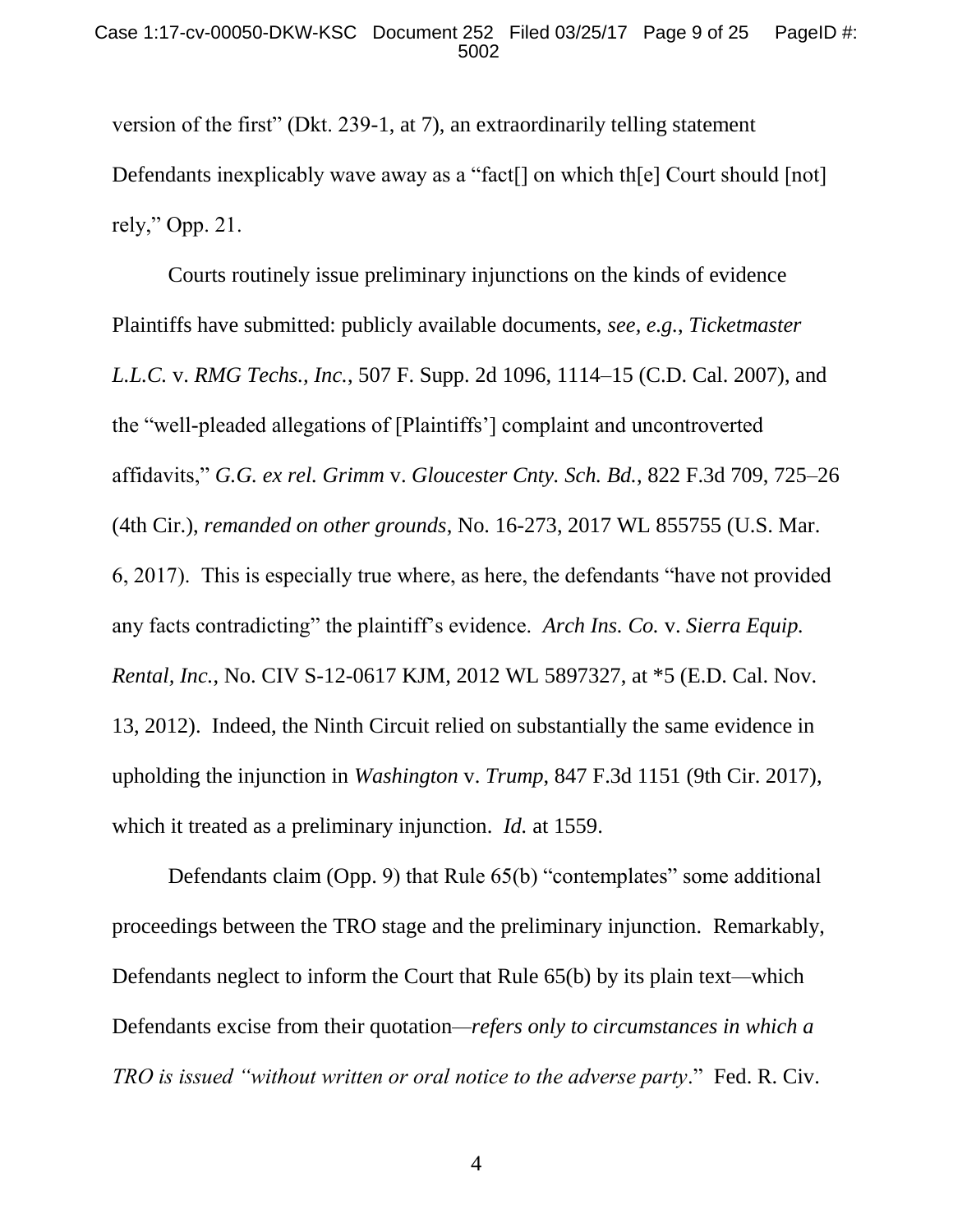P. 65(b)(1); *accord id.* 65(b)(2) & (b)(3) (referring to an "order issued without notice"); *see also* 11A Charles Alan Wright et al., Fed. Practice & Proc. § 2953 (3d ed.) (describing procedures required by Rule 65(b)(2) when a TRO is "issued without notice"); *Granny Goose Foods, Inc.* v. *Bhd. of Teamsters & Auto Truck Drivers Local No. 70*, 415 U.S. 423, 442–443 (1974) (describing requirements where "a temporary restraining order is granted without notice" (quoting Fed. R. Civ. P. 65(b))).

When a defendant has "actually received notice of the application for a restraining order," and "there has been [a] hearing," the law makes clear that a TRO can simply "be treated as a preliminary injunction." Wright et al., *supra*, § 2951. That is why the Ninth Circuit, as well as Judge Brinkema and Judge Chuang, deemed it appropriate to issue or affirm a preliminary injunction immediately after adversarial briefing and a hearing. *See Washington* v. *Trump*, 847 F.3d 1151, 1158 (9th Cir. 2017) (deeming TRO a preliminary injunction in part because "[t]he parties vigorously contested the legal bases for the TRO in written briefs and oral arguments before the district court."); *International Refugee Assistance Project* v. *Trump*, -- F. Supp. 3d --, 2017 WL 1018235, at \*1 (D. Md. Mar. 16, 2017); *Aziz* v. *Trump*, -- F. Supp. 3d --, 2017 WL 580855, at \*1 (Feb. 13, 2017).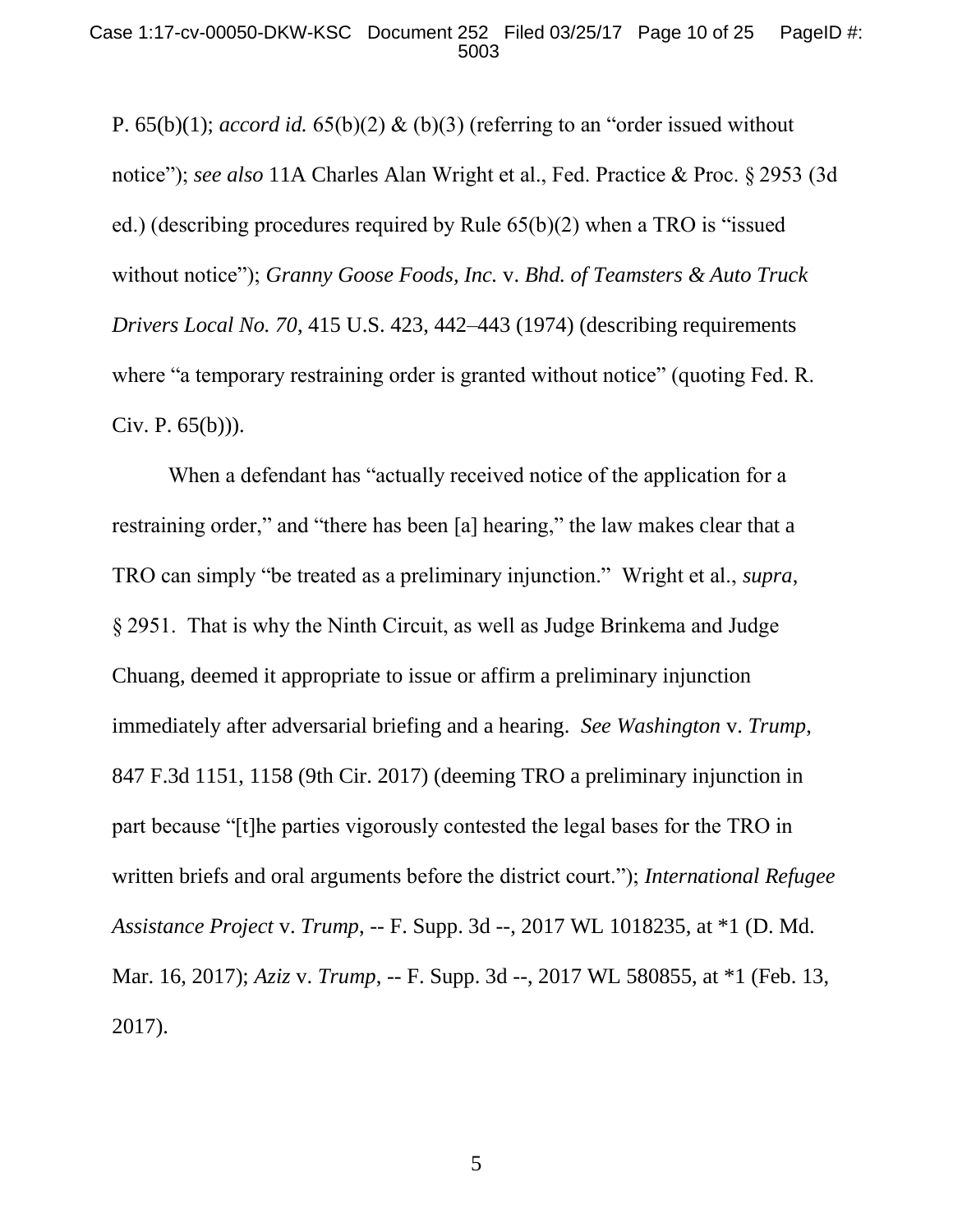#### Case 1:17-cv-00050-DKW-KSC Document 252 Filed 03/25/17 Page 11 of 25 PageID #: 5004

Defendants are also wrong to claim (Opp. 11) that courts "routinely" narrow the scope of relief between a TRO and a preliminary injunction. In each case Defendants cite, relief was narrowed because there was some *changed circumstance* between the first injunction and the second. In *Service Employees International Union* v. *Roselli*, 2009 WL 2246198 (N.D. Cal. July 27, 2009), the court noted that it had "the benefit of a record of three months of discovery." *Id.* at \*2. In *Luxottica Grp. S.p.A.* v. *Light in the Box Ltd.*, 2016 WL 6092636 (N.D. Ill. Oct. 19, 2016), the parties conducted "discovery," put on "witness testimony," and entered "stipulations" that showed the plaintiff lacked evidence to support the allegations on which the TRO rested. *Id.* at \*2, \*9. And in *In re Adelphia Commc'ns Corp.*, 2006 WL 1529357 (Bankr. S.D.N.Y. June 5, 2006), the TRO had been entered ex parte. *See id.* at \*1. It is telling that despite scouring district courts across the country, Defendants are unable to find a *single case* in which a court narrowed the scope of preliminary relief merely because the defendant wished to make new arguments it neglected to include in its TRO briefing.

Finally, Defendants protest that Plaintiffs mischaracterize their briefs by saying that Defendants "failed to argue the appropriate scope of any TRO that the Court might issue." Opp. 7 (citing Mem. 15). But it is Defendants who are doing the mischaracterizing here. Plaintiffs accurately pointed out (on that very page) that while Defendants proposed other means of narrowing the injunction in their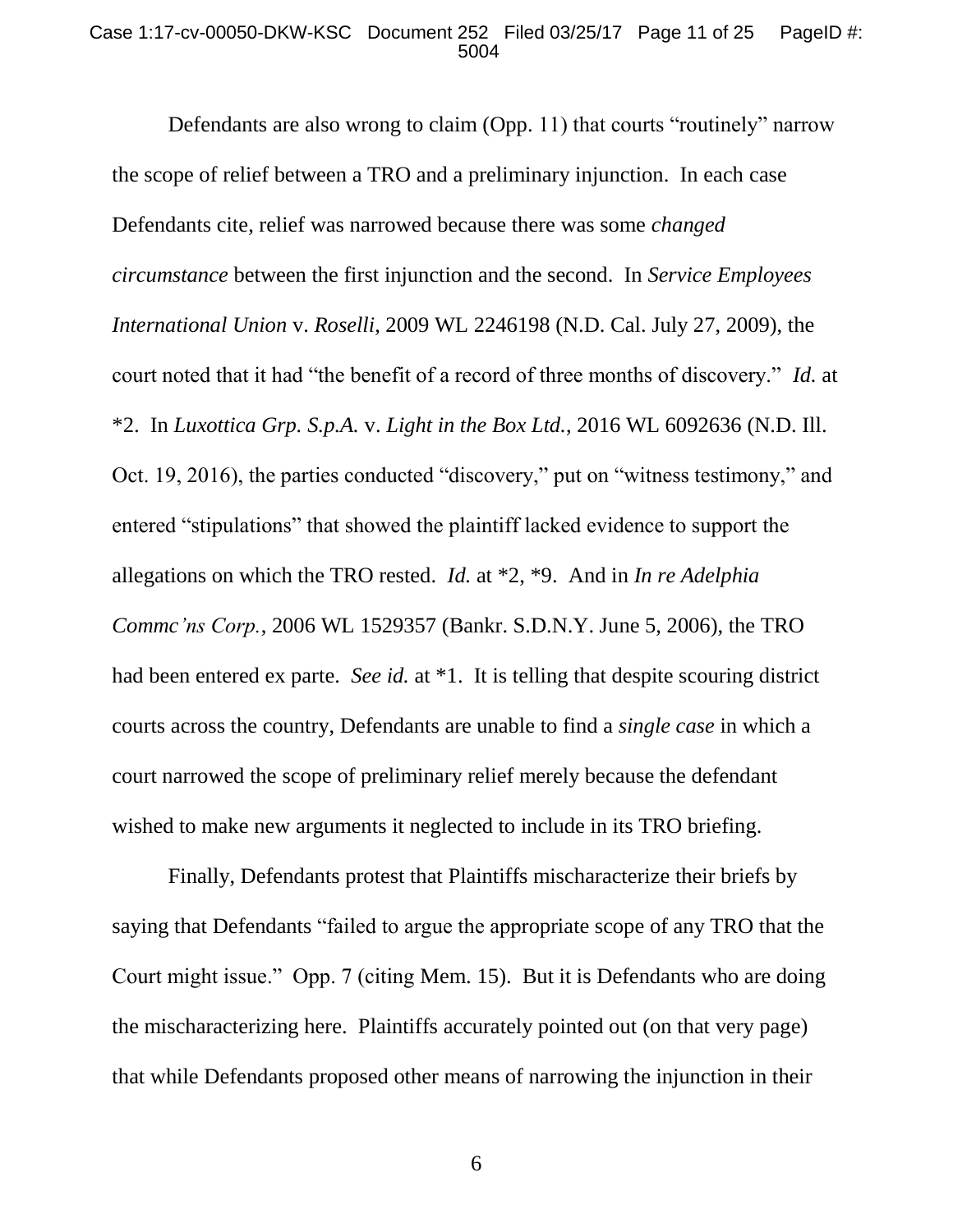#### Case 1:17-cv-00050-DKW-KSC Document 252 Filed 03/25/17 Page 12 of 25 PageID #: 5005

initial TRO briefing, they did not suggest this one. Rather, Defendants now "ask the Court to make a distinction"—limiting the injunction to section  $2(c)$ —"that the Federal Defendants' previous briefs and arguments never did." (Dkt. 229).

And in the end, that is all Defendants' Opposition is about. Having failed to convince the Court to "clarify" the TRO to say something it obviously did not (Dkt. 227), Defendants now try to get to the same end by asking the Court to "revisit" questions it already decided, Opp. 10. However styled, this effort supposes that the Court somehow erred in enjoining Sections 2 and 6 of the President's unconstitutional order. It did not. The Court closely considered every argument Defendants raised and rightly rejected them all. Because nothing has changed since the Court's TRO decision that would warrant revisiting those conclusions, the Court's findings should be reaffirmed, and its temporary order converted into a preliminary injunction.

### **II. The Scope Of The Injunction Should Not Be Narrowed.**

Even if the Court accepted Defendants' invitation to reexamine the scope of the injunction, their arguments are meritless. Defendants ask the Court to deny Plaintiffs standing by ignoring its prior opinions, the Ninth Circuit's opinion in *Washington*, and the plain words of Plaintiffs' declarations. And they invite the Court to flout precedent by limiting the applicability of this Court's well-grounded Establishment Clause holding. Both lines of argument are wrong.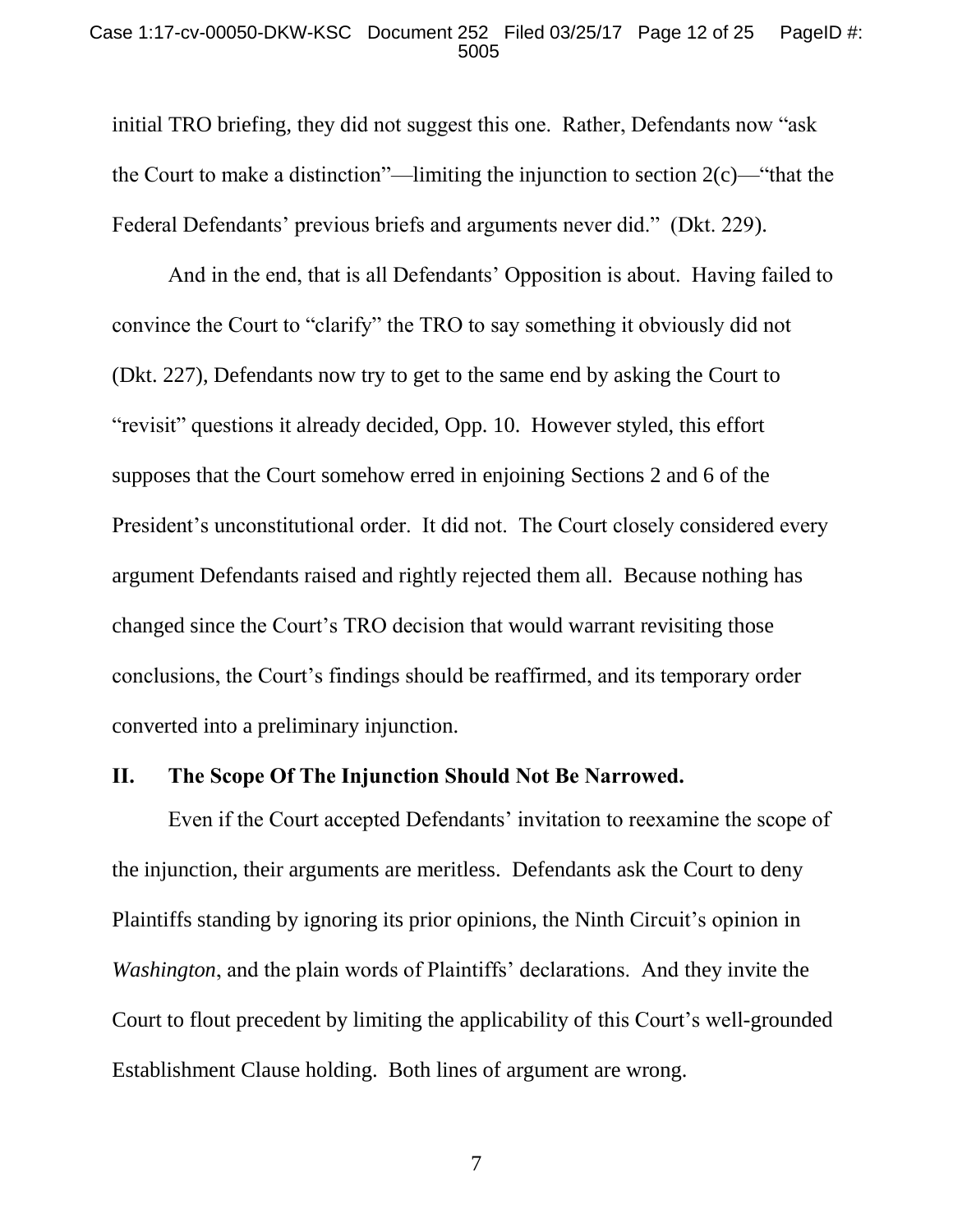## **A. Plaintiffs Have Standing To Challenge Sections 2 And 6 In Their Entirety.**

Ruling on Defendants' standing arguments is simple; the Court has already done it twice. Just ten days ago, the Court held, without qualification, that "Plaintiffs meet the threshold Article III standing requirements" to challenge both Section 2 and Section 6. Op. 16. It noted that Dr. Elshikh "declares that the effects of the Executive Order"—the whole Order—"are 'devastating to me, my wife and children" because it "sends a message to [Muslims] that they are outsiders" and "targets Muslim citizens because of their religious views." *Id.* at 24-25. And it observed that "a decision enjoining *portions* of the Executive Order"—plural—"would redress that injury." *Id.* at 25 (emphasis added). It then exercised jurisdiction to enjoin "Sections 2 and 6" together. *Id.* at 42. Defendants then spent much of their improper motion to "clarify" the injunction rehashing its standing arguments, to no better effect.

Now Defendants urge for the third time (Opp. 19) that Dr. Elshikh's standing is entirely derivative of the harms to his "mother-in-law." For the third time, Defendants must be told that "is not true." Op. 26; Dkt. 228, at 6. "Dr. Elshikh alleges direct, concrete injuries to both himself and his immediate family that are independent of his mother-in-law's visa status." Op. 26. And contrary to Defendants' representation (Opp. 18), those alleged harms are not limited to "the suspension-of-entry provision" in Section 2. Dr. Elshikh's declaration discusses at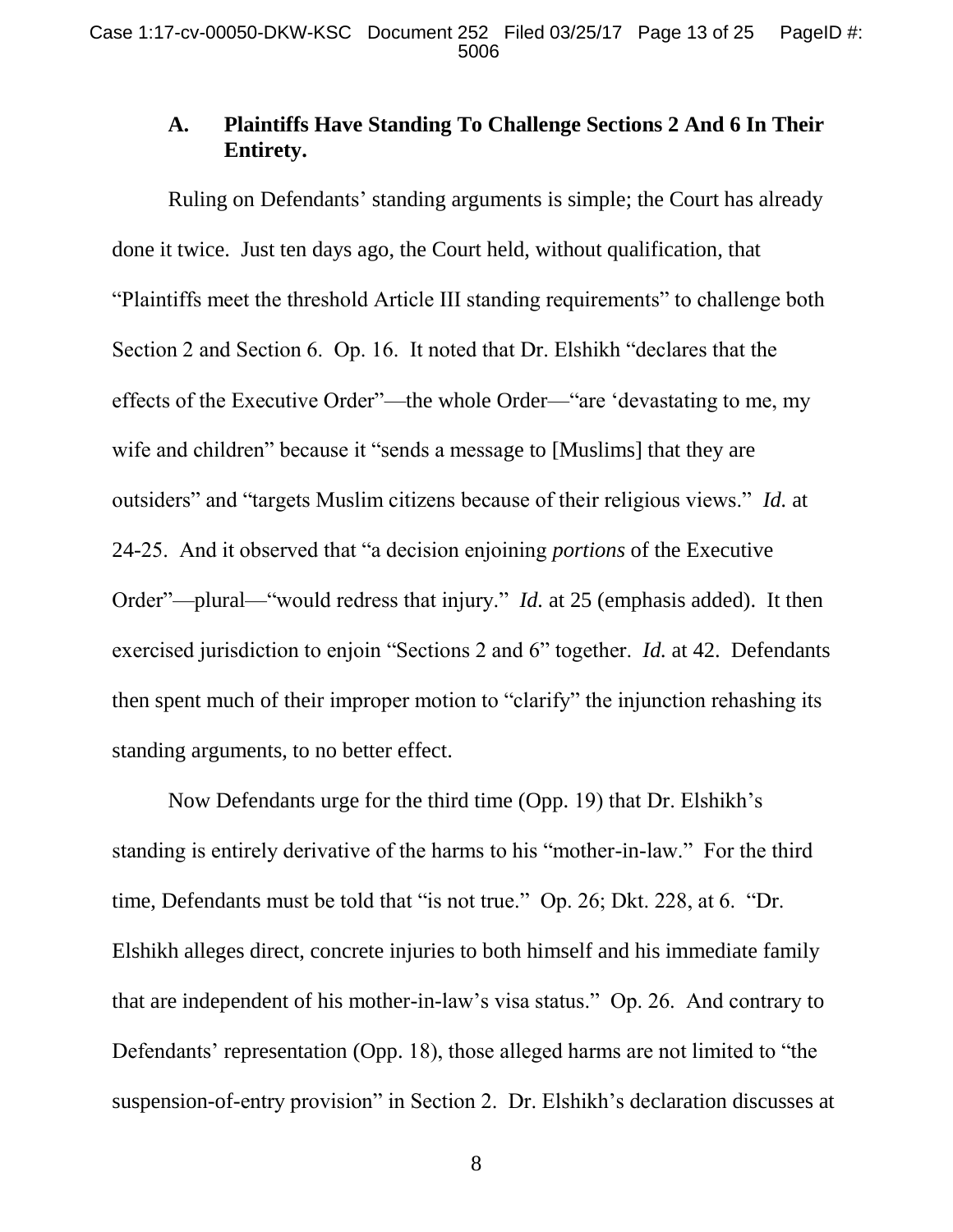#### Case 1:17-cv-00050-DKW-KSC Document 252 Filed 03/25/17 Page 14 of 25 PageID #: 5007

length the harms inflicted by "the Executive Order" as a whole and "the message" in "convey[s]" to him, his family, and his mosque. Op. 24; *see, e.g.*, Dkt. 66-1 ¶ 4 (describing "knowledge" that the government would "discriminate" based on "religious beliefs"); *id.* ¶ 7 (referring to the impression that the Order "targets Muslim citizens because of their religious views"). The complaint, moreover, states that "Sections 2 and 6 of President Trump's March 6, 2017 Executive Order are intended to disfavor Islam." SAC ¶ 107; *see also id.* ¶ 90.

Defendants assert that they cannot see how the Order's various refugee provisions and its "internal-facing" requirements "could have injured" Dr. Elshikh. Opp. 20, 25-26. But Dr. Elshikh's claim is that *all* of these provisions are part of the President's policy of discrimination, and *all* of them convey the message that Muslims are outsiders and threats to national security. That is unquestionably sufficient to establish an Establishment Clause injury. *See Catholic League for Religious & Civil Rights* v. *City & Cnty. of San Francisco*, 624 F.3d 1043, 1048 (9th Cir. 2010) (en banc) (holding that "adherents to a religion have standing to challenge an official condemnation by their government of their religious views"). Defendants may attempt to refute Plaintiffs' claims about purpose and the message conveyed, but that is their defense on the merits, not a basis for denying Dr. Elshikh standing to raise the claim.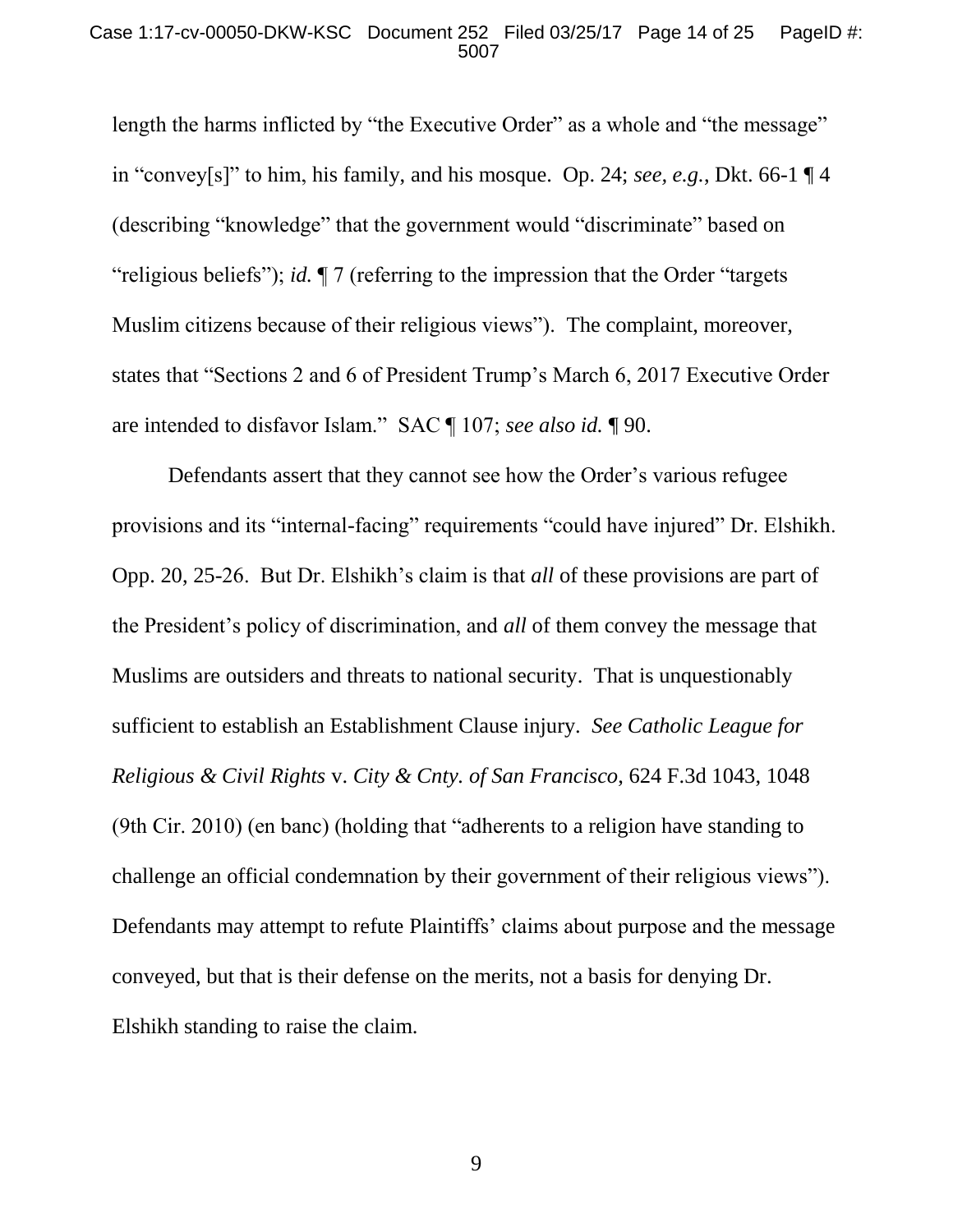#### Case 1:17-cv-00050-DKW-KSC Document 252 Filed 03/25/17 Page 15 of 25 PageID #: 5008

Defendants are also wrong in claiming that Hawai'i lacks standing to challenge Sections 2 and 6 in their entirety, although the Court need not decide that question to convert the TRO. *See Preminger* v. *Peake*, 552 F.3d 757, 764 (9th Cir. 2008) ("'[O]nce the court determines that one of the plaintiffs has standing, it need not decide the standing of the others.'"). Defendants assert (Opp. 15-16) that the State's only proffered basis for standing is the effect of Section 2(c) on its universities and tourism industry. Not so. The State, like Dr. Elshikh, alleges that Section 2 and Section 6 are part of an unconstitutional establishment of religion, SAC ¶¶ 106-110—a claim that the State has standing to raise both in its own right, *see Elk Grove Unified School Dist.* v. *Newdow*, 542 U.S. 1, 49 (2004) (Thomas, J., concurring in the judgment), and on behalf of its University's students and professors, *see Washington*, 847 F.3d at 1160 n.4 (holding that States had standing to bring an Establishment Clause challenge to original Order's refugee provisions because the "the States [were] asserting the [Establishment Clause] rights of their students and professors"). Nor should the harm to the University be easily dismissed, particularly because it is currently admissions season.

The State has also asserted a quasi-sovereign interest in protecting residents who have a relationship with refugees abroad (Dkt. 65-1, at 39-40, 49), a basis for standing expressly endorsed by the Ninth Circuit, *see Washington*, 847 F.3d at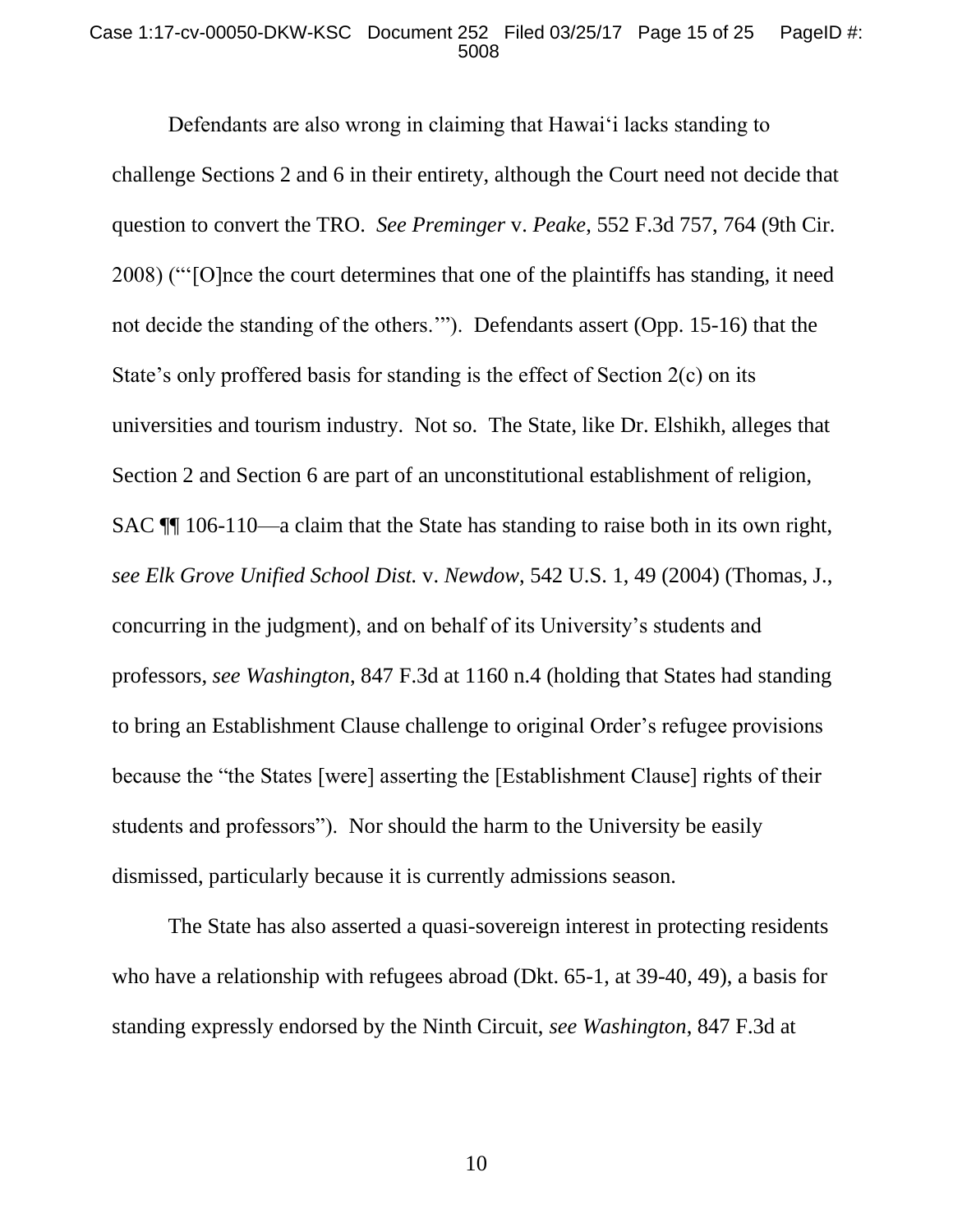1165 (finding that States had standing to challenge the prior Order's deprivation of "procedures [otherwise] provided by federal statute for refugees seeking asylum").

Moreover, Hawai'i has alleged harms to its proprietary interests that flow from provisions of the Order *other* than Section 2(c). The State has described the chilling effect the Order as a whole will inflict to its tourism economy—especially the provisions in Section 2 that contemplate the addition of more countries. *See*  SAC ¶¶ 100-10; Dkt. 66-6 ¶¶ 6-10. This Court relied on that evidence to support its finding about the State's standing. Op. 20-21. Such pocketbook harms are sufficient to confer standing; as the Supreme Court reaffirmed earlier this week, "[f]or standing purposes, a loss of even a small amount of money is ordinarily an 'injury,' " particularly in "the Establishment Clause" context. *Czwewski* v. *Jevic Holding Corp.*, -- S. Ct. --, 2017 WL 1066259, at \*9 (Mar. 22, 2017). In any event, courts have consistently held that the sort of Establishment Clause injury inflicted by the Order *irreparably* harms plaintiffs. Op. 40 (collecting cases).

## **B. The Merits Dictate That The Injunction Should Cover Sections 2 and 6.**

Defendants dedicate the bulk of their "merits" argument to the contention that the injunction should be narrowed because Plaintiffs are not likely to succeed on their Establishment Clause challenge. As a preliminary matter, that completely ignores the fact that Sections 2 and 6 could also be enjoined based on additional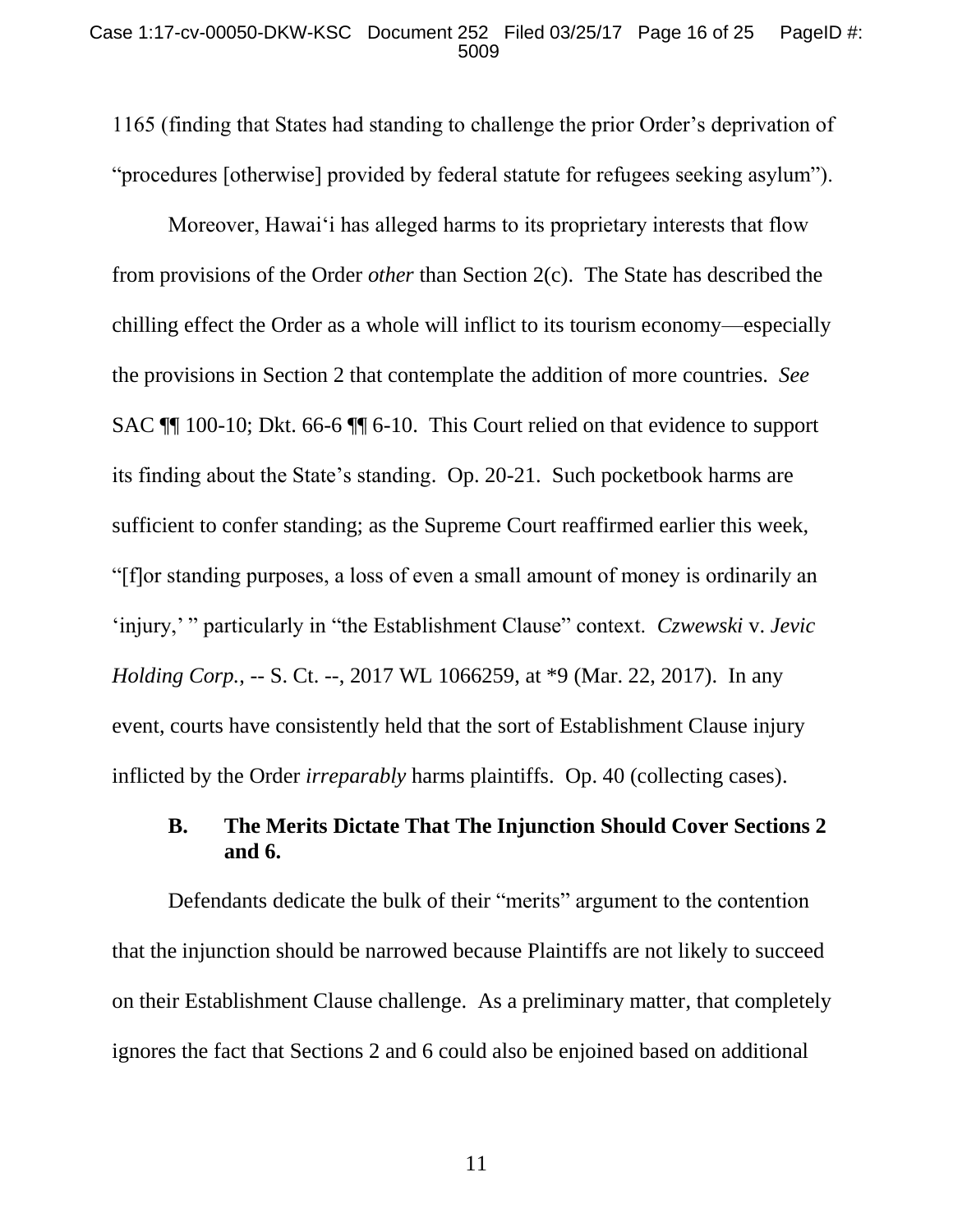statutory and constitutional grounds this Court has not yet reached. But it need not reach them now either. Defendants' argument veers off course at every turn.

## **1. The Establishment Clause violation requires enjoining Section 6.**

Defendants begin by asserting (Opp. 21) that the factual record "fails to support" the conclusion that Section 6 "was motivated by discriminatory animus toward Muslims." This Court has already flatly rejected that contention, holding that the record "includes significant and unrebutted evidence of religious animus driving the promulgation of the Executive Order and its related predecessor." Op. 33. That animus is readily apparent with respect to Section 6. *See* Mem. 17-20. For example, on the day the first Order was announced, the President stated that it was designed to favor Christian refugees over Muslims, a statement made all the more salient by the President's recent declaration that the new Order is a "watereddown version" of the first.

Defendants contend (Opp. 21) that public statements like these are not "even relevant to Section 6" and that the Court should instead look to the text. That is factually and legally incorrect. The President's statements about his "watereddown" Order were not limited in applicability; he made them in response to this Court's TRO, which expressly applied to both Sections 2 and 6. And the statements are legally relevant. This Court, the Ninth Circuit, and the Supreme Court, have all confirmed that in the Establishment Clause context, "evidence of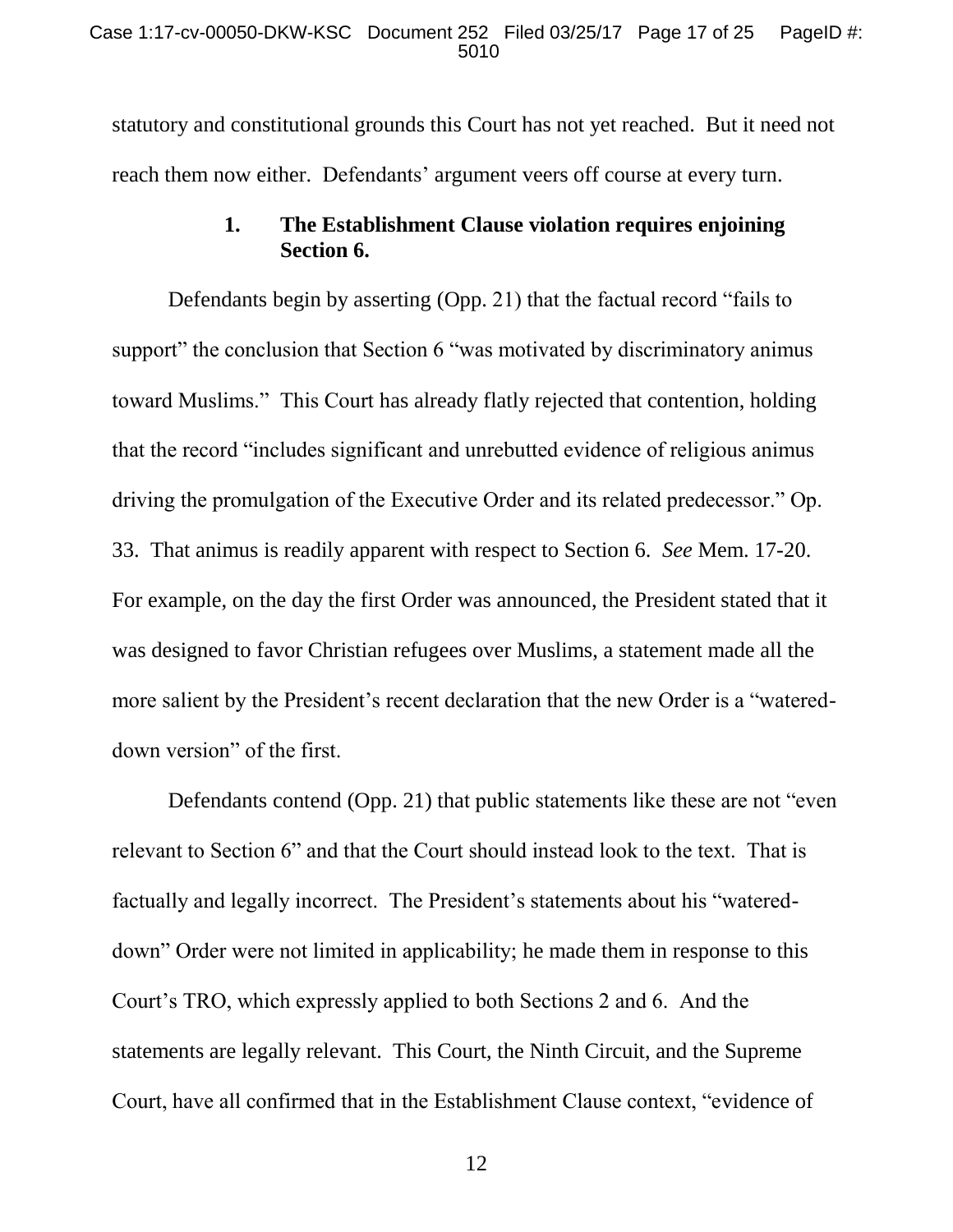#### Case 1:17-cv-00050-DKW-KSC Document 252 Filed 03/25/17 Page 18 of 25 PageID #: 5011

purpose beyond the face of the challenged law may be considered." Op. 32 (quoting *Washington*, 847 F.3d at 1167 (citing *Church of Lukumi* v. *City of Hialeah*, 508 U.S. 520, 534 (1993))); *see also e.g.*, *Hernandez* v. *CIR*, 490 U.S. 680, 696 (1989) (facially neutral policy "born of animus" to one faith cannot withstand scrutiny); *Town of Greece, N.Y.* v. *Galloway*, 134 S. Ct. 1811, 1824 (2014) (considering whether policy was prompted by "aversion or bias" in Establishment Clause context); *id.* at 1831 (Alito, J., concurring) (an otherwise constitutional policy would likely be unconstitutional if it were done with a "discriminatory intent"); *cf. Rostker* v. *Goldberg*, 453 U.S. 57, 70 (1981) (holding that even in the national security context "deference does not mean abdication" and affirming constitutionality of selective service statute only after examining its legislative history).

Defendants next attempt to distinguish *Lukumi*'s express holding that even a facially neutral provision of a policy motivated by religious animus must be invalidated. They contend (Opp. 23) that *Lukumi* held that the ordinances were not severable because "there was no evidence" that they were passed for a nondiscriminatory reason. But *Lukumi* itself says only that a nondiscriminatory purpose was "implausible," and the same can be (and has been) easily said of the new Executive Order, including Section 6. 508 U.S. at 540; *see Church of Scientology* v. *City of Clearwater*, 2 F.3d 1514, 1551 (11th Cir. 1993) (holding that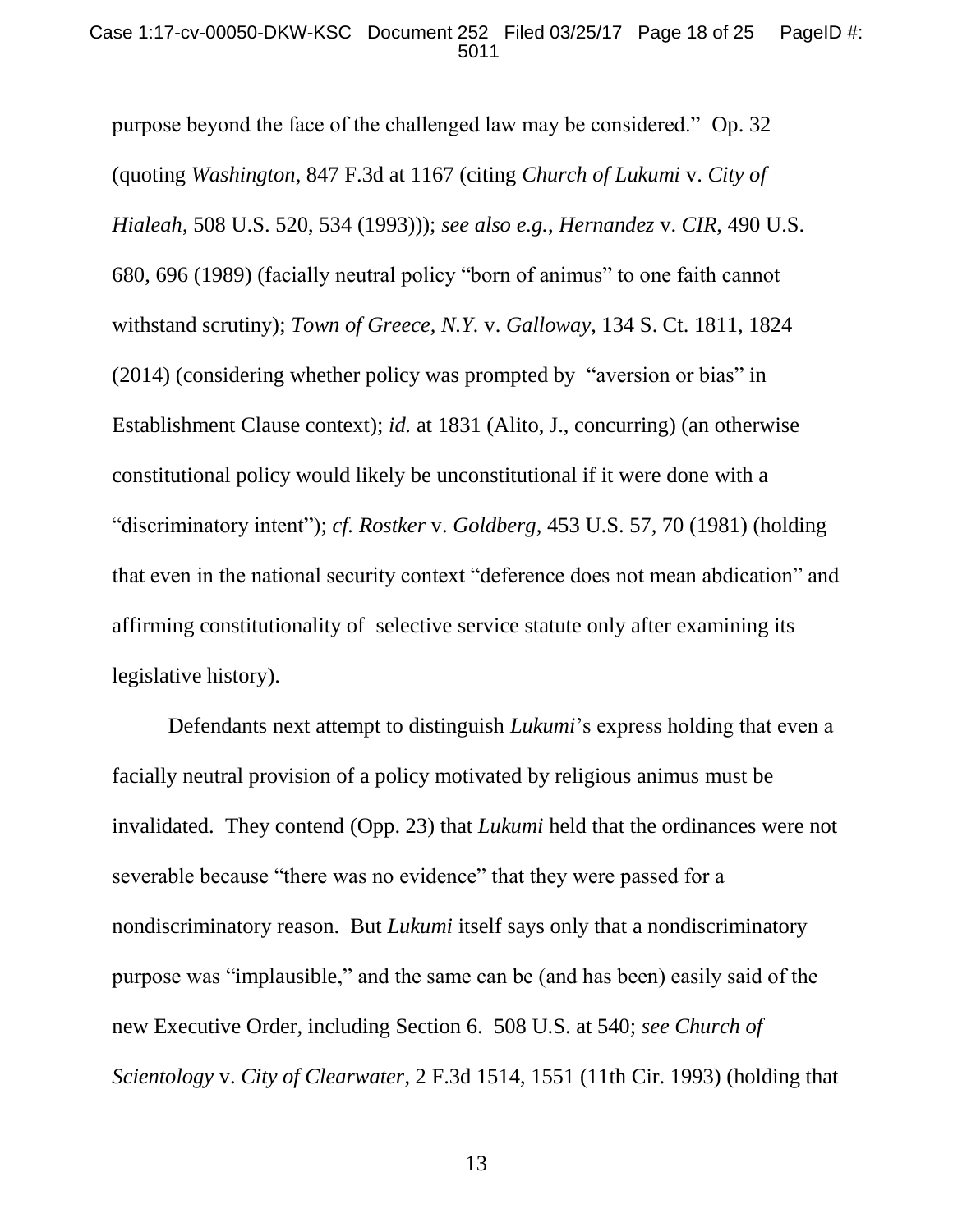a "predominantly \* \* \* sectarian motive" requires that a court "permanently enjoin<sup>[1]</sup> an ordinance as a whole; severance is possible only in the absence of such motive). Defendants assert that this Order is distinguishable from the ordinances in *Lukumi* either because the "entire Order" is "neutral with respect to religion" (Opp. 22 n.13) or because *Lukumi* did not consider how to tailor an injunction to the particular harms of the plaintiffs (Opp. 23 n.15). These arguments appear in footnotes for a reason: This Court's opinion thoroughly explained why the Order is *not* neutral with respect to religion, and even if Defendants simply mean that there is no overt sign of discrimination on the face of the Order, that is wrong. Plaintiffs have repeatedly explained that the Order's improper purpose is apparent even without looking at extrinsic evidence: The Order singles out Muslim-majority nations for targeting, it bans refugees at a time when the publicized refugee crisis is focused on Muslim-majority nations, it uses words such as "honor killings" that are associated with the Muslim faith, and the fit between its stated secular purpose and its policy is both over- and under-inclusive.

As to tailoring, Plaintiffs have it backwards. Tailoring does not require a court to leave new and unconstitutional policies in place; the purpose of a preliminary injunction is to maintain the "status quo," Op. 27—that is, the rights in existence *before* the unconstitutional order was signed. And Plaintiffs are harmed so long as any of the stigmatizing Order is in place. That conclusion is not altered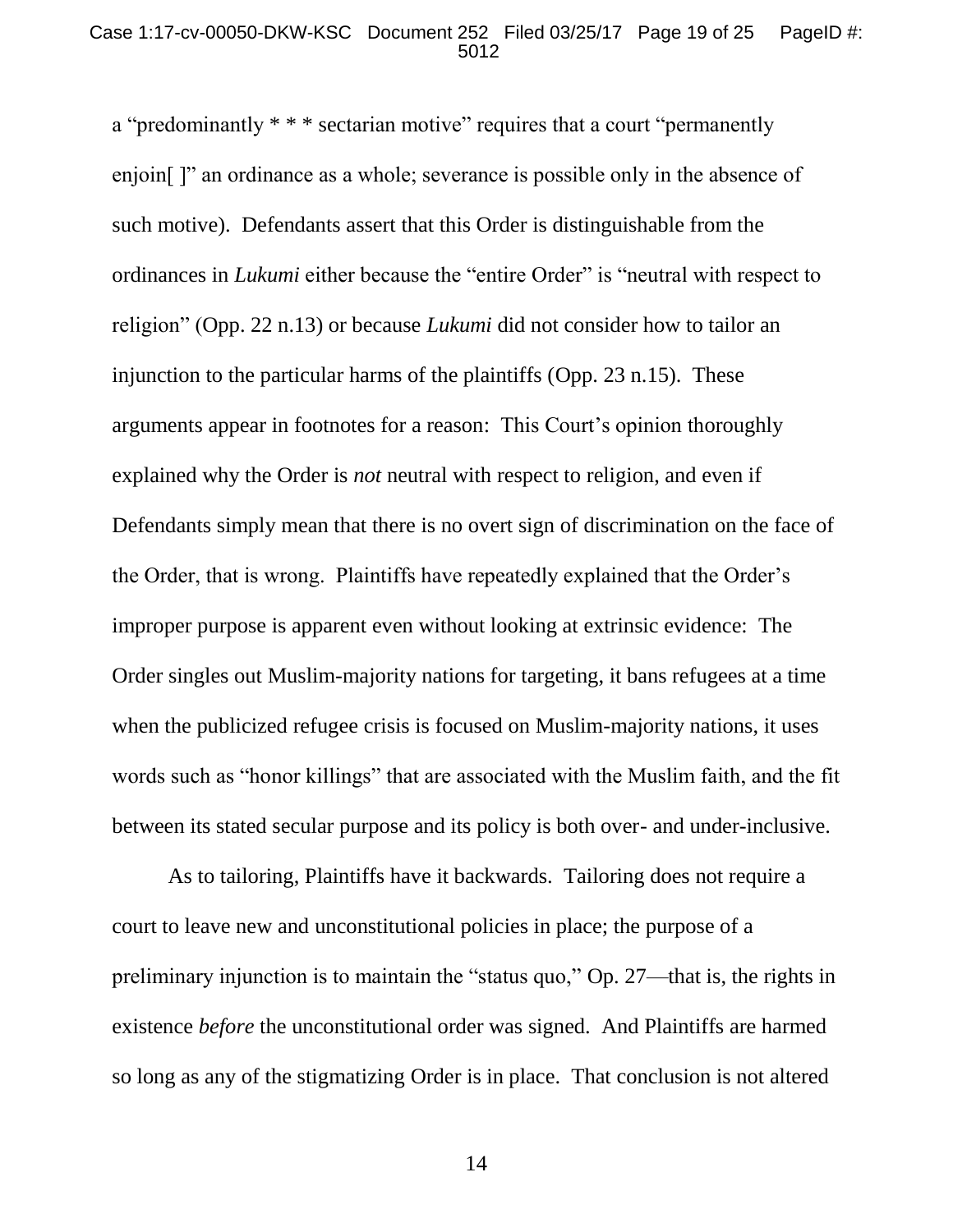by Plaintiffs' choice to challenge only Sections 2 and 6. Plaintiffs have never conceded that the remainder of the Order is constitutional or is motivated by something other than animus. Rather, Plaintiffs elected to focus their resources on the most harmful and clearly discriminatory provisions in the Order. It would turn the law's preference for tailored relief on its head to require parties to request injunctive relief with respect to *all* of their harms in order to get relief for *any* of them.

Defendants' arguments with respect to Section 6(b) fare no better. Defendants claim (Opp. 24) that Plaintiffs have not explained why the refugee cap should be enjoined, and that Plaintiffs have merely observed that Section 6 as a whole is an "integrated" unit that is part of an Executive Order "motivated by animus." But that *is* the explanation of why Section 6(b) must be enjoined: It is part and parcel of a provision designed to exclude refugees as a means of implementing a broader policy of religious discrimination. Mem. 16. And, again, it strains credulity to contend that the Establishment Clause permits Defendants to keep in place a provision designed to cap refugees that is part of a "watered-down" version of a policy that—in its first incarnation—explicitly discriminated against refugees based on faith.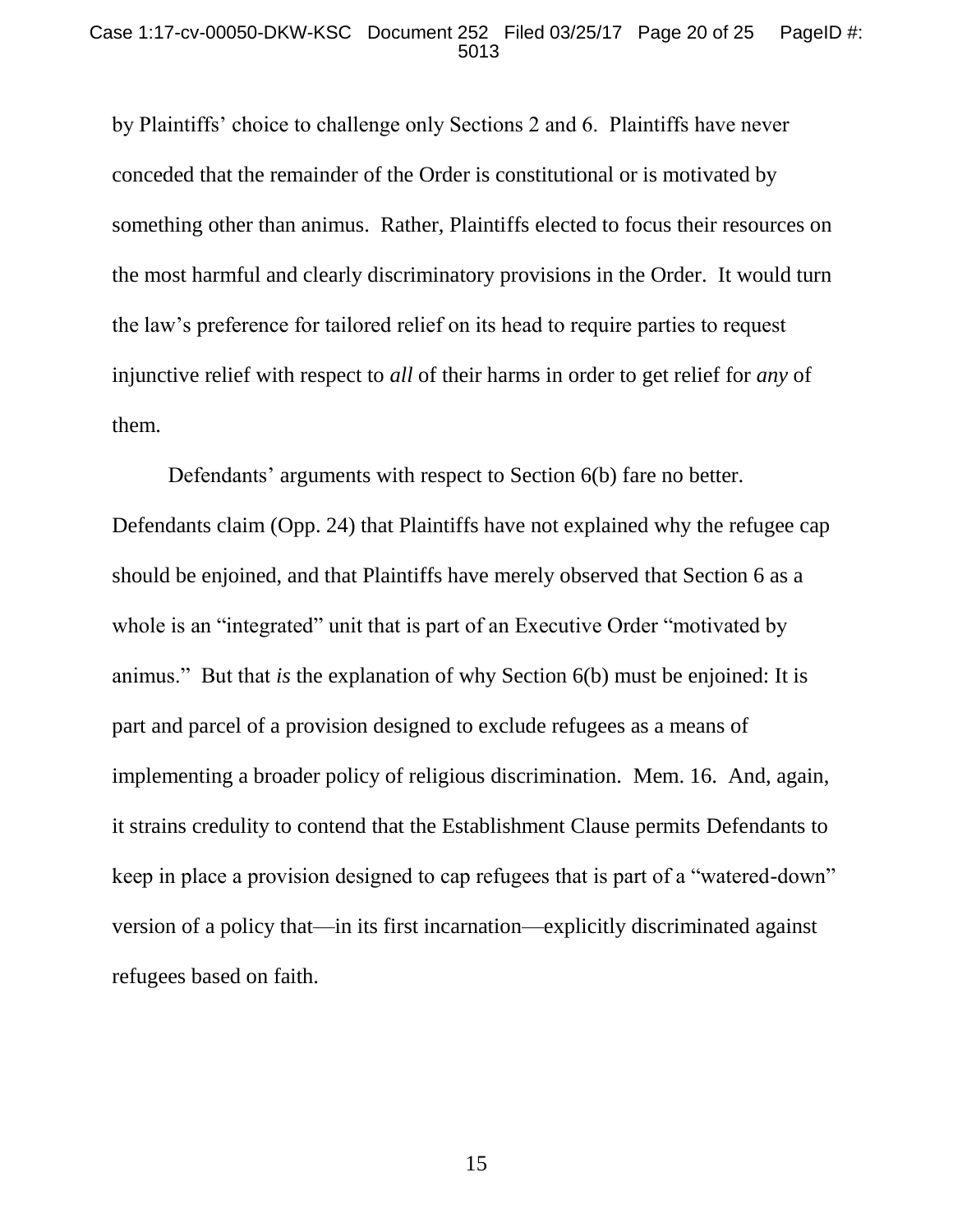### **2. Recent case law does not suggest otherwise.**

Defendants point to three recent judicial opinions in an attempt to prop up their arguments, to no avail. *First*, Defendants assert that the recent District Court decision in *Washington* v. *Trump*, 2017 WL 1045950 (W.D. Wash. Mar. 16, 2017), suggests that the new Executive Order is fundamentally different from the first. But the Order they cite explicitly states that it "makes no ruling as to whether Defendants accomplished" the goal of "eliminat[ing] [the] constitutional defects" that plagued the first Order. *Id.* at \*3. *Second*, they cite *Sarsour* v. *Trump*, No. 17 cv-00120-AJT-IDD (ED. Va. Mar. 24, 2017). Of course, an out-of-circuit decision from a different district court is not precedential. And even *Sarsour* does not deny that there was sufficient evidence to enjoin the *first* Executive Order under the Establishment Clause. (Dkt. 251-1, at 3, 21-22.) This Court and a Maryland District Court recently held that the Second Order suffers the same defect, and for good reason.<sup>1</sup> As the President himself confirmed, the new Order is motivated by precisely the same policy as the old. "Watering down" its provisions cannot cleanse its discriminatory purpose.

<sup>&</sup>lt;sup>1</sup> To be sure, the Maryland court enjoined only Section  $2(c)$ , but not because it doubted that the remainder of that Section and Section 6 could be enjoined. The Court held only that, on the record in that case, those plaintiffs had not "sufficiently develop[ed]" their arguments to apply to Sections 2 and 6 as a whole. 2017 WL 1018235, at \*17. That determination has no significance for this Court.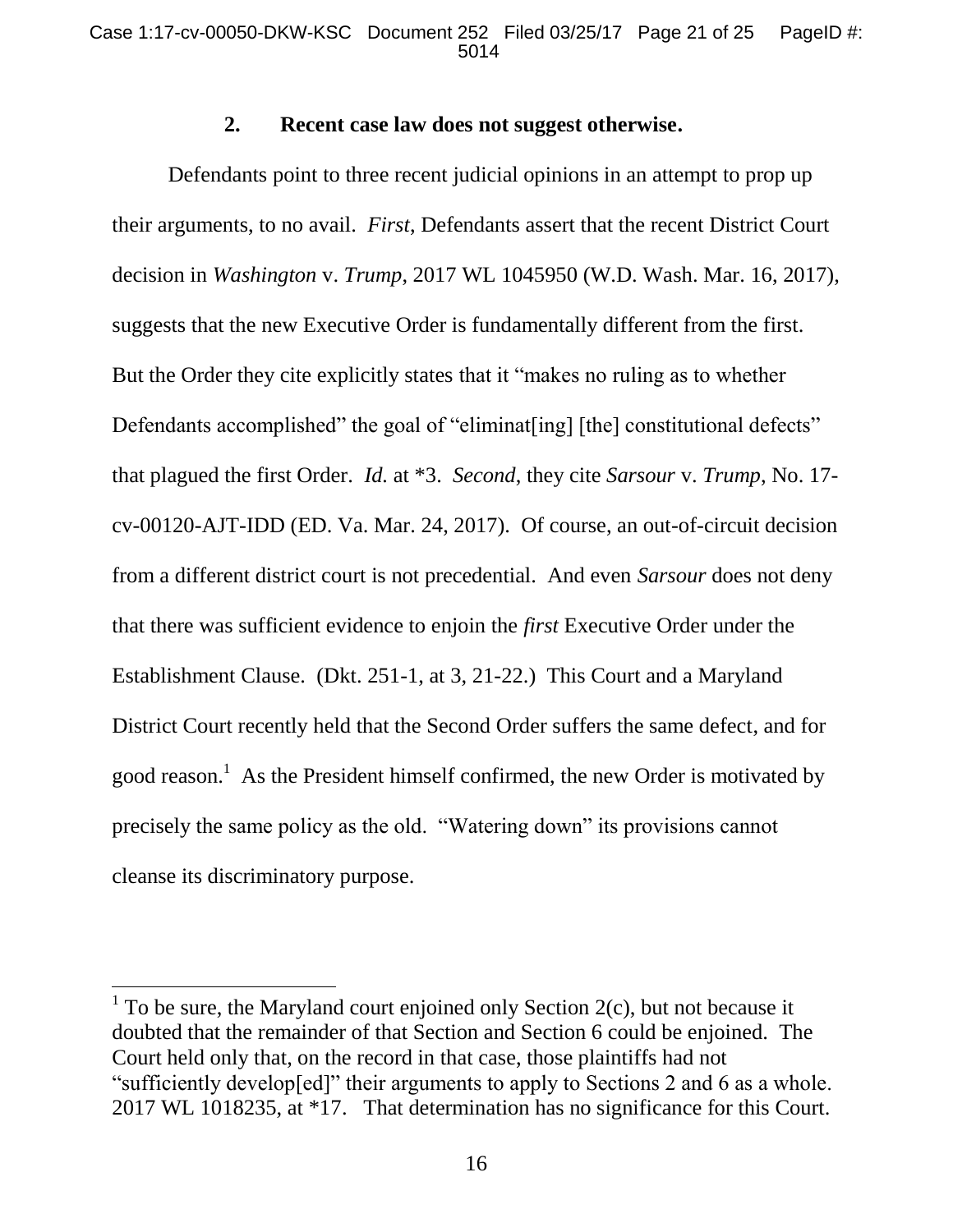#### Case 1:17-cv-00050-DKW-KSC Document 252 Filed 03/25/17 Page 22 of 25 PageID #: 5015

*Third*, Defendants point (Opp. 23 n.14) to a set of dissents from denial of rehearing en banc in *Washington* v. *Trump*. This is a curious citation given that as another Ninth Circuit judge explained—these dissents reflect the views of a "small group of judges, having failed in their effort to undo." (Dkt. 251-2, at 1 (Reinhardt, J., concurring).) They have no binding effect on anyone.

Nor does disagreeing with the *Sarsour* Court and *en banc* dissenters suggest that the President is forever unable to make effective immigration policy. As this Court correctly recognized, the Establishment Clause taint may be lifted by "*genuine* changes in constitutionally significant conditions." Op. 38. But Defendants have done nothing to demonstrate a "genuine" change of purpose here. They have not, for example, asked Congress—the body with constitutional responsibility for immigration—to enact statutes or otherwise become involved in its sweeping immigration reform. Instead, the Executive has overridden Congress's express judgment that conditions in the six designated countries are best handled by exempting those countries from the visa waiver program. (*See*  Dkt. 145, at 41 (acknowledging that the President had a different view of how to deal with the same circumstances).)

Similarly, after the first Order was invalidated, the Administration did not announce an effort to study and explore how to sculpt its policy to address national security concerns within constitutional boundaries. Instead, it announced a plan to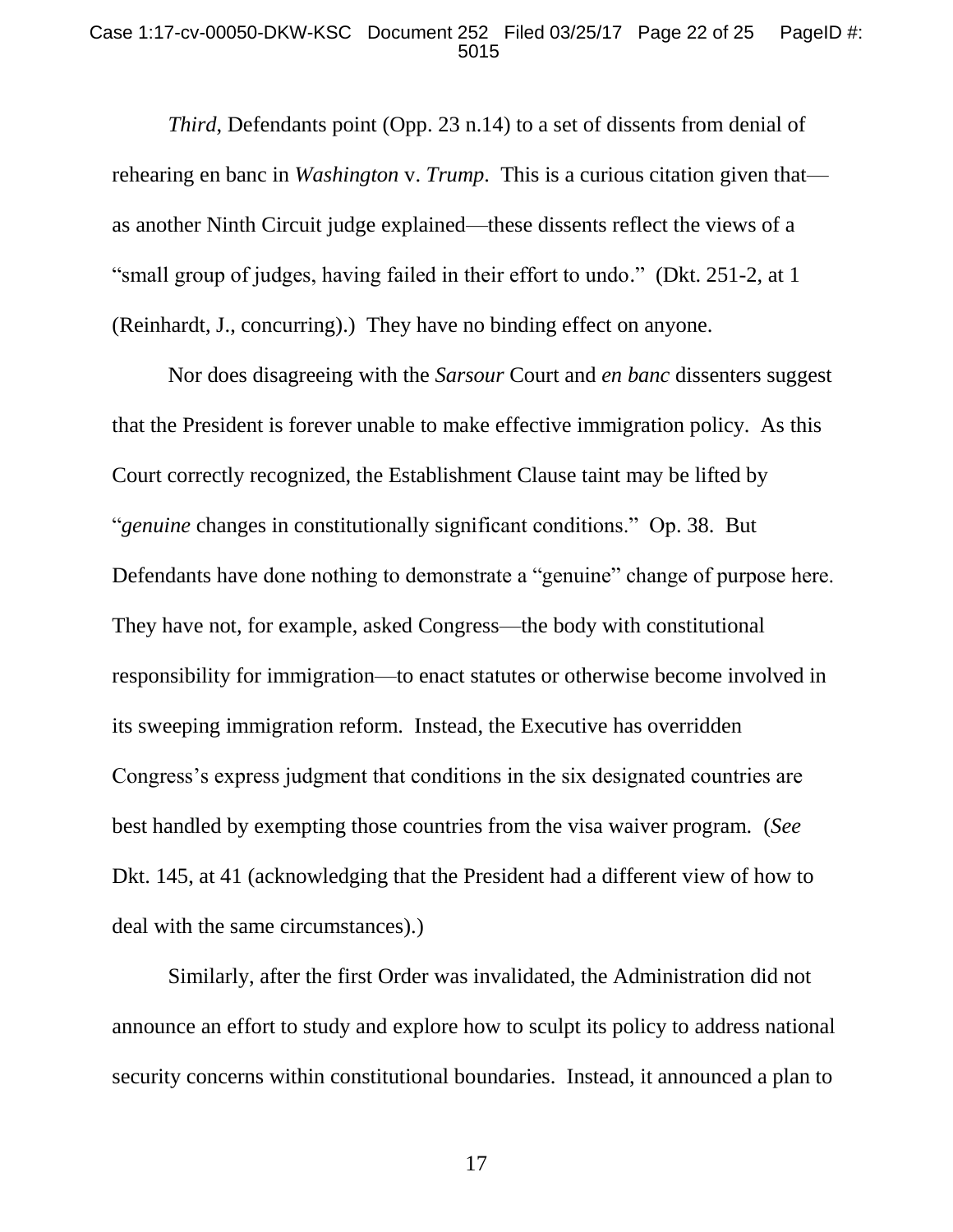#### Case 1:17-cv-00050-DKW-KSC Document 252 Filed 03/25/17 Page 23 of 25 PageID #: 5016

make only "technical" changes to the Order designed to get around a "bad decision," and it *ignored* two memos from the DHS suggesting that the policy embodied in the Executive Order did not effectively combat terrorism. Op. 13. Further, any claims that the Administration's hands are tied are belied by the recent enactment of the laptop ban for passengers on airlines departing from certain Muslim-majority countries. *See* Suppl. Katyal Decl. Exs. D, E. Plaintiffs readily acknowledge that policies like that one, justified with respect to a particular (even if unspecified) new threat, implemented without accompanying statements of animus towards Islam, and in harmony with Congressional policies and the policies of our allies, raise no constitutional concerns. The same is true of the vast majority of policies that lack one or more of these features. This Order lacks *all of them.* It is, as the Court aptly stated, "unique."

### **3. This Court should not parse Sections 2 and 6.**

Finally, Defendants contend (Opp. 25-29) that, at a minimum, the provisions of Sections 2 and 6 that do not ban or cap admission should be excluded from the injunction. That again ignores the fact that allowing implementation of *any*  provision of those sections permits Defendants to inflict a policy born of animus on its citizens. Defendants' arguments on this point also misunderstand the law with respect to injunctions. Defendants claim that enjoining the consultation and reporting provisions of Sections 2 and 6 will altogether prevent the Executive from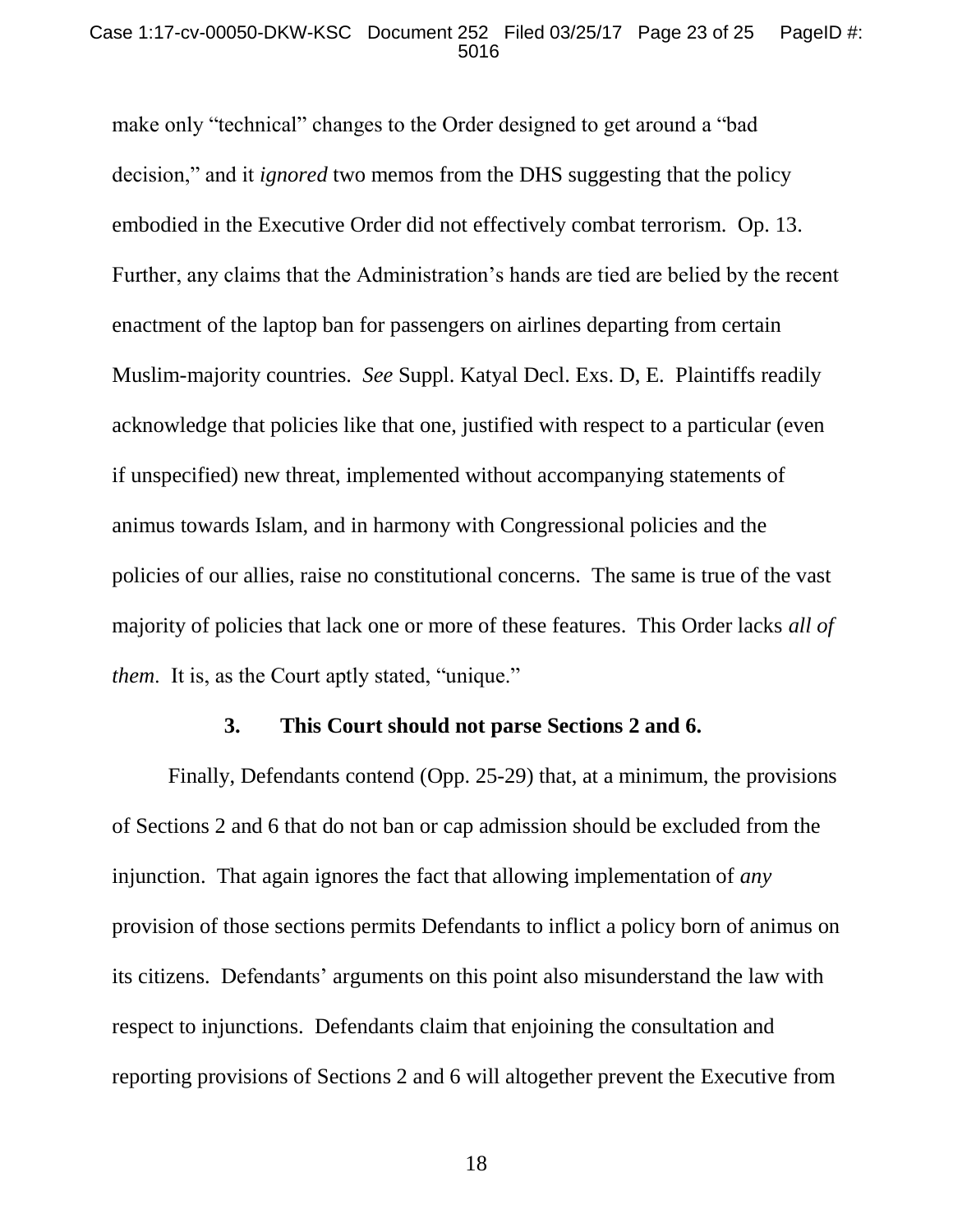undertaking a necessary review of its vetting procedures. But, as Plaintiffs explained in their motion, enjoining Section 2 and 6 does not prevent Defendants from undertaking a review of their immigrations vetting systems, it merely prevents them from doing so under the auspices of a discriminatory policy. A court order barring the implementation of conduct motivated by religious animus does not also bar conduct undertaken as part of a separate, neutral policy. These distinctions are elementary. Notably, they are also ones that Defendants themselves have made explicitly with respect to the injunction in *Washington* (*see*  Opp. 5-6; *Washington* v. *Trump*, No. 17-cv-141 (W.D. Wash. Mar. 14, 2017), ECF No. 146), and implicitly by implementing increased vetting procedures worldwide while the current injunctions of the Order are in place. *See* Suppl. Katyal Decl. Ex. F.

## **CONCLUSION**

For the foregoing reasons, the Court should convert the TRO into a preliminary injunction prohibiting Defendants from enforcing or implementing Sections 2 and 6 of the Executive Order across the Nation.

DATED: Washington, D.C., March 25, 2017.

Respectfully submitted,